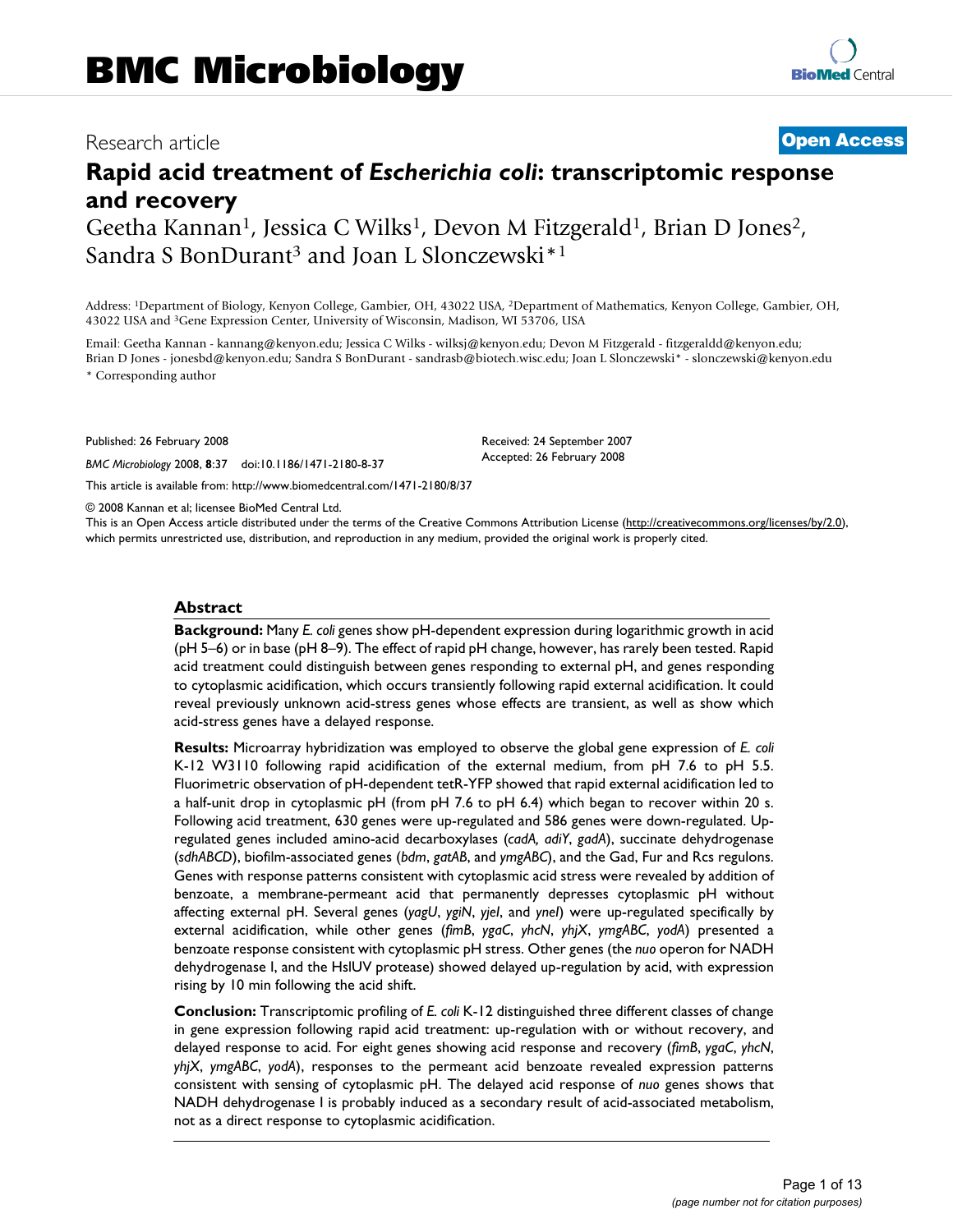## **Background**

Extreme-acid survival is an important virulence factor for human pathogens such as *E. coli* strain O157:H7 [1]. In order to colonize the gastrointestinal tract, *Escherichia coli* and other enteric bacteria must be able to grow in environments at extreme pH such as the duodenum (pH 9–10) and the stomach (pH 2–4) [2-4]. In the gastrointestinal tract, enteric bacteria are subjected to acid stress from strong acid (HCl) as well as bacterial fermentation products such as acetic, propionic, and butyric acids, which are membrane-permeant weak acids [5]. *E. coli* preserves the integrity of proteins and nucleic acids present in the cytoplasm by maintaining cytoplasmic pH at approximately pH 7.6, over a wide range of external pH [6,7]. Low pH up-regulates genes required for survival under more extreme acid conditions, such as the arginine- and glutamate-dependent acid resistance systems [8-10].

In *E. coli* K-12, many studies show that adaptation to low or high pH stress involves regulation of gene expression and protein synthesis, as well as post-translational and regulation of protein function [11-14]. For example, acid induces the lysine decarboxylase operon *cadBA* under control of the signal-transducing regulator CadC [13,14]. Lysine decarboxylase (CadA) removes  $CO<sub>2</sub>$  from lysine, releasing cadaverine, a base that counteracts acidity. Other kinds of genes up-regulated by acid include periplasmic chaperones, inner-membrane and outer-membrane proteins, acetate-stress proteins, and systems utilizing the proton gradient, such as motility and chemotaxis [11]. Base-induced proteins include fermentation pathways generating acidic products, and metabolic complexes that import protons or minimize proton export, such as the F1Fo ATPase and cytochrome *d* oxidoreductase (*cydAB*) [11,12].

While gene expression as a function of steady-state external pH has received extensive study, less is known about the dynamic response of *E. coli* to a sudden pH change. Rapid acidification (within 10 s) of the external medium causes the cytoplasmic pH to fall, followed by recovery within minutes to close to the original value [15,16]. For the *cadBA* operon, expression is upregulated within 4 min of rapid acidification, and downregulated within 4 min after pH neutralization [17]. But other genes showing pHdependent expression ratios under growth for several generations at different pH values may be dependent on secondary effects of growth with pH stress. The gene products required to recover from rapid change in external pH (with a transient failure of pH homeostasis) may differ substantially from those elevated or repressed during steady-state growth at low or high pH, where pH homeostasis is maintained. Furthermore, few studies distinguish the effects of cytoplasmic versus external pH on gene expression; for example, *yfiD* expression responds to membrane-permeant weak acids that depress cytoplasmic pH without affecting external pH [18].

In this study we used microarray hybridization to investigate the transcriptomic response to a sudden acid shift. This approach enabled us to distinguish between genes up-regulated immediately upon acid shift, versus those whose expression increases after some time in the presence of acid. Genes of interest were followed up with quantitative real-time PCR (qPCR) using a membranepermeant weak acid to assess whether the effect of acid treatment could be associated with the decrease of cytoplasmic pH.

## **Results and Discussion** *Cytoplasmic pH change*

The effect of external acidification on the *E. coli* cytoplasmic pH under our experimental conditions was tested, in order to assess the state of the cytoplasm during our transcriptional profiling. The probe used was pH-dependent fluorescence of *tetR*-YFP [16].

The external pH was acidified by adding HCl (8.5 mM) to cell cultures of *E. coli* W3110 containing a *tetR*-YFP plasmid, suspended in media adjusted to pH 7.6. Upon HCl addition, the cytoplasmic pH fell within 5 s to approximately pH 6.4 (Fig. 1A). Recovery began approximately 4 s after the cytoplasmic pH reached the lowest point (~pH 6.4). After 10 min, the cytoplasmic pH ranged between pH 7.5 and pH 7.7. Each replicate culture exhibited a biphasic recovery, which is consistent with the recovery pattern previously described by ref [16]. As a control, KCl was added instead of HCl (8.5 mM KCl, pH 7.6) in order to detect changes in fluorescence signal that were independent of pH change. Upon KCl addition, there was no significant change in fluorescence signal.

For comparison, the effect of a permeant-acid stress was measured under our experimental conditions [16]. Addition of a permeant acid such as benzoate at high concentration depresses cytoplasmic pH with little or no recovery, without affecting external pH [15]. Benzoate (30 mM) was added to cell cultures of W3110 containing p*tetR*-YFP, which were suspended in media pH adjusted to pH 7.0. After addition of 30 mM benzoate, the cytoplasmic pH fell within 8 s to that of the external medium (pH 7.0, Fig. 1B). Over the period of 5 min during which spectra were recorded, the cytoplasmic pH made a minimal recovery. (A period of only 5 min is shown because the YFP protein begins to destabilize in the presence of benzoate.) Buffer (50 mM HOMOPIPES, pH 7.0) was added as a control, and did not cause a significant change in fluorescence signal.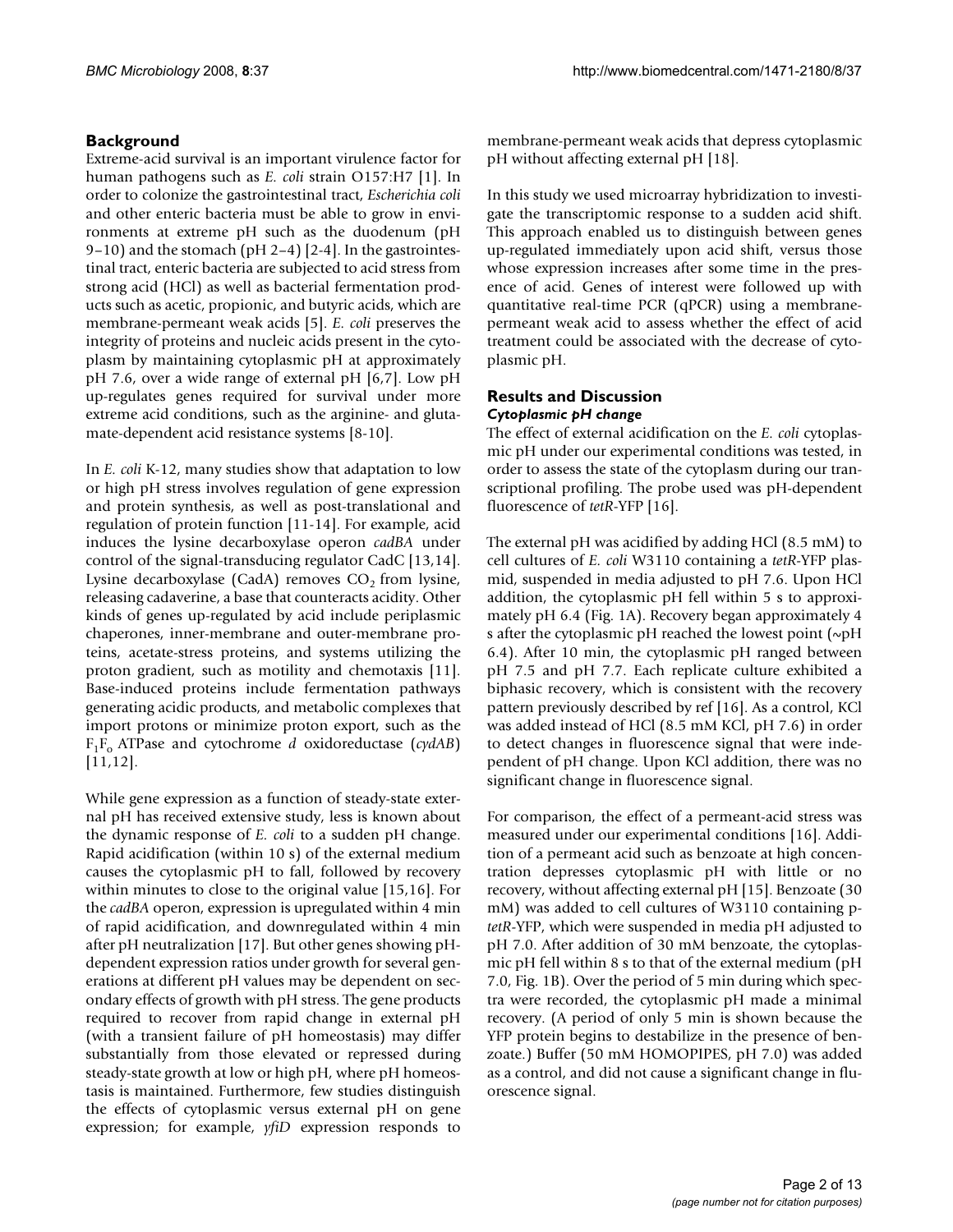

#### **Figure 1**

**Effects of external acid shift and benzoate addition on cytoplasmic pH**. (A) Cultures were suspended at pH 7.6 in supplemented M63 minimal media (20 mM HOMOPIPES). At time zero, 8.5 mM HCl was added to shift the external pH from pH 7.6 to 5.5. For the control, KCl (8.5 mM at pH 7.6) was added instead of HCl (B) The permeant weak acid sodium benzoate (30 mM) was added at time zero to cultures suspended at pH 7.0 in supplemented M63 minimal meida (50 mM HOMOPIPES). As a control, HOMOPIPES (pH 50 mM at 7.0) was added instead of sodium benzoate. For both experimental conditions, fluorescence was converted to pH units using the standard curves as described in Materials and Methods. Under each condition, three independent cultures were tested.

#### *RNA hybridization following rapid acidification*

For acid treatment and RNA hybridization, *E. coli* strain W3110 was cultured to early log phase (OD<sub>600</sub> = 0.2) at pH 7.6 (+/- 0.2 pH units).  $pH_{ext}$  7.6 is equivalent to the cytoplasmic pH, and thus cells suspended at  $pH_{ext}$  7.6 exhibit minimal pH regulated gene expression relative to rapidly acidified cultures. At time zero  $(OD<sub>600</sub> 0.2)$ , HCl was added rapidly, resulting in the acidification of the external medium to pH 5.5. At time points 0, 1, 5, and 10 min, 10 mL of culture were removed. The pH of the media remained at pH 5.5 ( $+/-$  0.2 pH units) after the 10 min sample was taken.

At time points 0, 1, 5, and 10 min, RNA was purified and cDNA generated as described under Methods. The cDNA from five independent cultures of each time-point were hybridized to Affymetrix antisense *E. coli* arrays. Modelbased expression indices were calculated from the probelevel data from Affymetrix DAT files using dChip software [19,12]. Array data were deposited at the NCBI Gene Expression Omnibus (accession GSE4778).

#### *Time-dependent variation*

To determine the effect of time on differential gene expression, the  $log<sub>2</sub>$  transforms of normalized model-based expression values from the microarray probe level data were analyzed during the 10-min interval. A mixed-effects linear model for longitudinal data was applied using the software SAS Mixed Procedure (Proc Mixed). For each gene, the mixed-effects model was applied at a significance level of 0.001 to determine whether or not the gene expression profile deviates significantly from a flat line over time, which indicates no time effect. The model takes into account time (fixed effect), the random deviation among biological replicates (random effects), and random error to determine significant time-dependence for gene variation [20-22].

For array hybridization, our experimental design and analysis were consistent with the "consensus" recommendations of Allison [23] in that we included an ample number of biological replicates (five independent cultures for each time point), assuring a low false-positive rate (0.001, or one false-positive in 1,000 genes) as well as a high power of detection. The power of detection of changes in gene expression over time was estimated based on the observed biological variation among flask cultures (90% of the genes showed a standard deviation of less then 0.08) and the technical error term (90% of the genes showed a standard deviation of less than 0.28). The power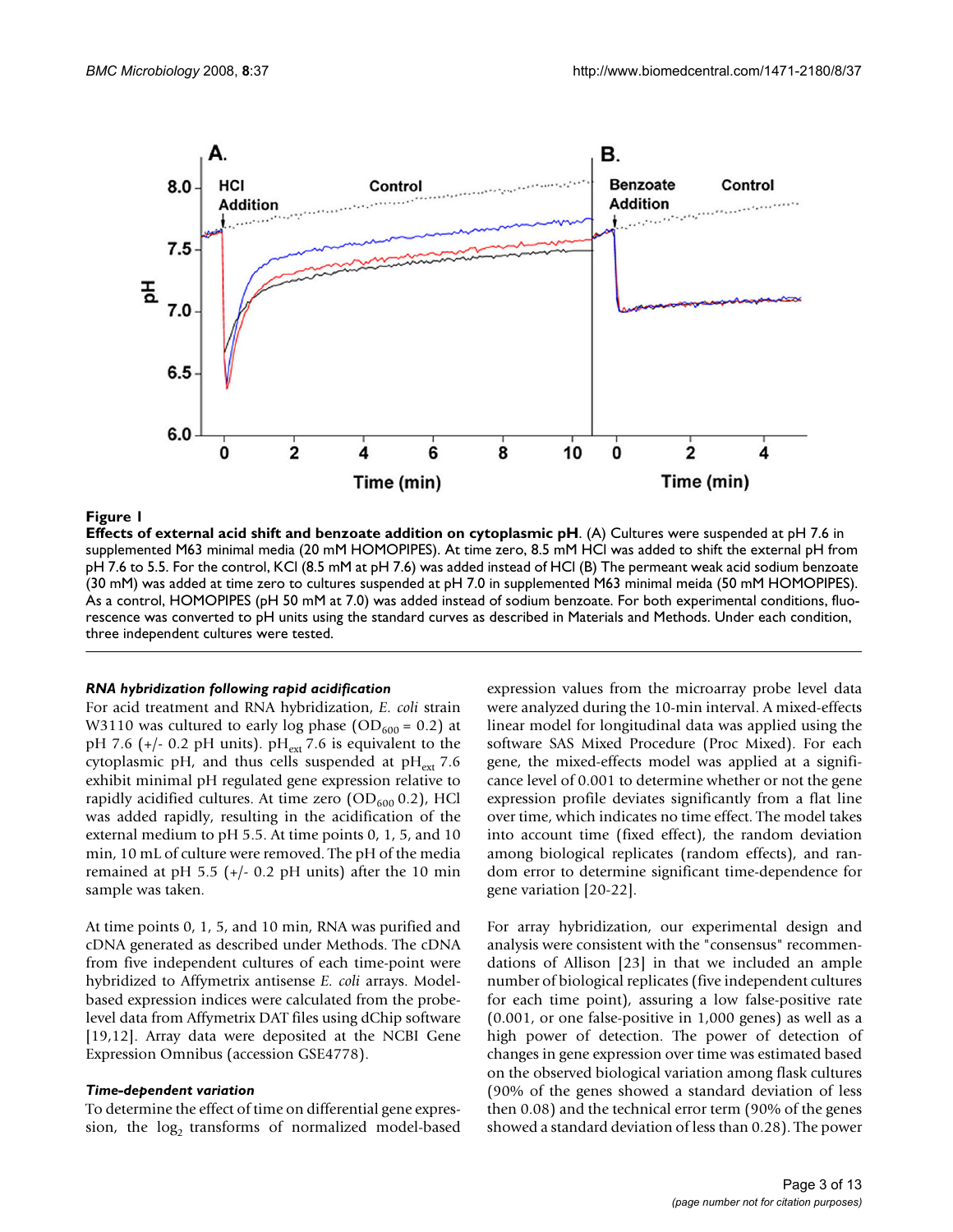of detection was estimated for two cases of expression change using a Monte Carlo simulation based on 5,000 trials. For a gene whose expression increases two-fold over 10 min, the power of detection was 96%. For a gene whose expression increases two-fold by 5 min, with partial recovery by 10 min, the power of detection was 97%.

Of the 4,377 genes on the array, 1,582 (36% of the *E. coli* genome) showed significant time-dependent variation in expression among the four time points. Their expression indices and  $log<sub>2</sub>$  expression ratios relative to time zero are tabulated in Additional File 1. The percent recovery of expression level was calculated as follows from the values of the log<sub>2</sub> expression indices [ $log_2(E)$ ] for each gene:

$$
Percent recovery = \left| \frac{(peak \log 2(E) - time \ 10 \log 2(E))}{(peak \log 2(E) - time \ 0 \log 2(E))} \right| \times 100
$$

where "peak  $log_2(E)$ " refers to the highest mean  $log_2(E)$  of an up-regulated gene (at 1 min or at 5 min), or the lowest mean  $log_2(E)$  of a down-regulated gene. For example, a gene whose expression increase peaks at 100-fold, then declines to 10-fold, would show 50% recovery with a remaining elevation of 10-fold; thus it would be "half recovered" in that the peak/recovered expression ratio equals the recovered/original expression ratio.

Genes that showed a significant increase or decrease in mean expression at 1 min and/or 5 min, and exhibited less than a 200% recovery (that is, over 100% past the baseline expression level), were defined as up-regulated or down-regulated, respectively (Additional File 1). Following the rapid acid shift, 630 genes (14% of the genome) were up-regulated and 586 genes (13%) were down-regulated. Their expression ratios relative to time zero, and their percent recovery, are tabulated. Of the genes defined as up-regulated or down-regulated, those whose expression recovered fully by 10 min (a percent recovery of between 100%–200%) were designated "transient." Thus defined, 52 genes (1.2% of the genome) showed transient up-regulation, and 45 genes (1%) showed transient down-regulation.

Genes that showed up-regulation or down-regulation by 5 min, and reached expression ratios of 2-fold or greater, are tabulated in Table 1 and Additional file 2, respectively. Many of these also show pH-dependent expression under steady-state conditions, in a study by Maurer *et al* in which the bacteria were cultured for several generations at pH 5.0, pH 7.0, and pH 8.7 [11]. The percentage of genes with elevated steady-state expression in acid culture [11] was 19%, for genes up-regulated at 1 min; 24%, at 5 min; and 34%, at 10 min (Table 1). For genes down-regulated after acid shift, the percentage down-regulated in steady-state acid culture [11] was 17% at 1 min, 17% at 5 min, and 27% at 10 min (Additional file 2). Thus, the longer a gene showed up-regulation (or down-regulation) in our study, the more likely it was to show elevated (or depressed) expression under steady-state growth at low pH.

Genes whose up-regulation (or down-regulation) was transient would not be expected to show steady-state expression ratios. In fact, of the 52 genes showing transient up-regulation to levels 2-fold or greater, none are reported in Ref. [11]; and of the 45 genes showing transient down-regulation, only one is reported. Thus, our study revealed transiently acid-responsive genes that were not observed under steady-state growth conditions.

## *Up-regulated genes following an acid shift*

yagU *and other acid stress genes of unknown function*

The gene encoding inner-membrane protein YagU [24] contributes to acid resistance [12] and is one of the genes most strongly up-regulated (16-fold) at low pH [11,12]. Following acid shift, *yagU* was one of the top genes upregulated at 1 min, with peak expression at 5 min and a 10% recovery at 10 min (Table 1).

The up-regulation of *yagU* was confirmed by real-time PCR (Fig. 2). The time course of *yagU* expression relative to time 0 was similar to that of the microarray data (Table 1). In order to determine whether up-regulation was related to external pH or cytoplasmic pH, a second time course was conducted using the permeant weak acid benzoate. Addition of benzoate to cultures suspended at  $\rm pH_{\rm ext}$ 7.0 acidifies the cytoplasmic pH while the external pH remains constant. The *yagU* gene showed no significant up-regulation following benzoate addition. Therefore, *yagU* response is more consistent with direct sensing of external pH, not cytoplasmic pH.

Three other genes observed by real-time PCR (*ygiN*, *yjeI*, and *yneI*) showed approximately 16-fold increase in expression after rapid acid shift, but no effect of benzoate addition (Fig. 2). Expression of *yjeI* recovered after acid shift, but the benzoate experiment ruled out a direct response to cytoplasmic pH. Eight other genes tested (*fimB*, *ygaC*, *yhcN*, *yhjX*, *ymgA*,*ymgB*,*ymgC*, and *yodA*) increased expression more than 4-fold with full or partial recovery, and were up-regulated after benzoate addition. This pattern is consistent with response to intracellular pH change. The gene *fimB* encodes the flagellar phase switching mediator FimB [25]; the others have unknown functions. None of these genes were previously reported to be up-regulated by acid.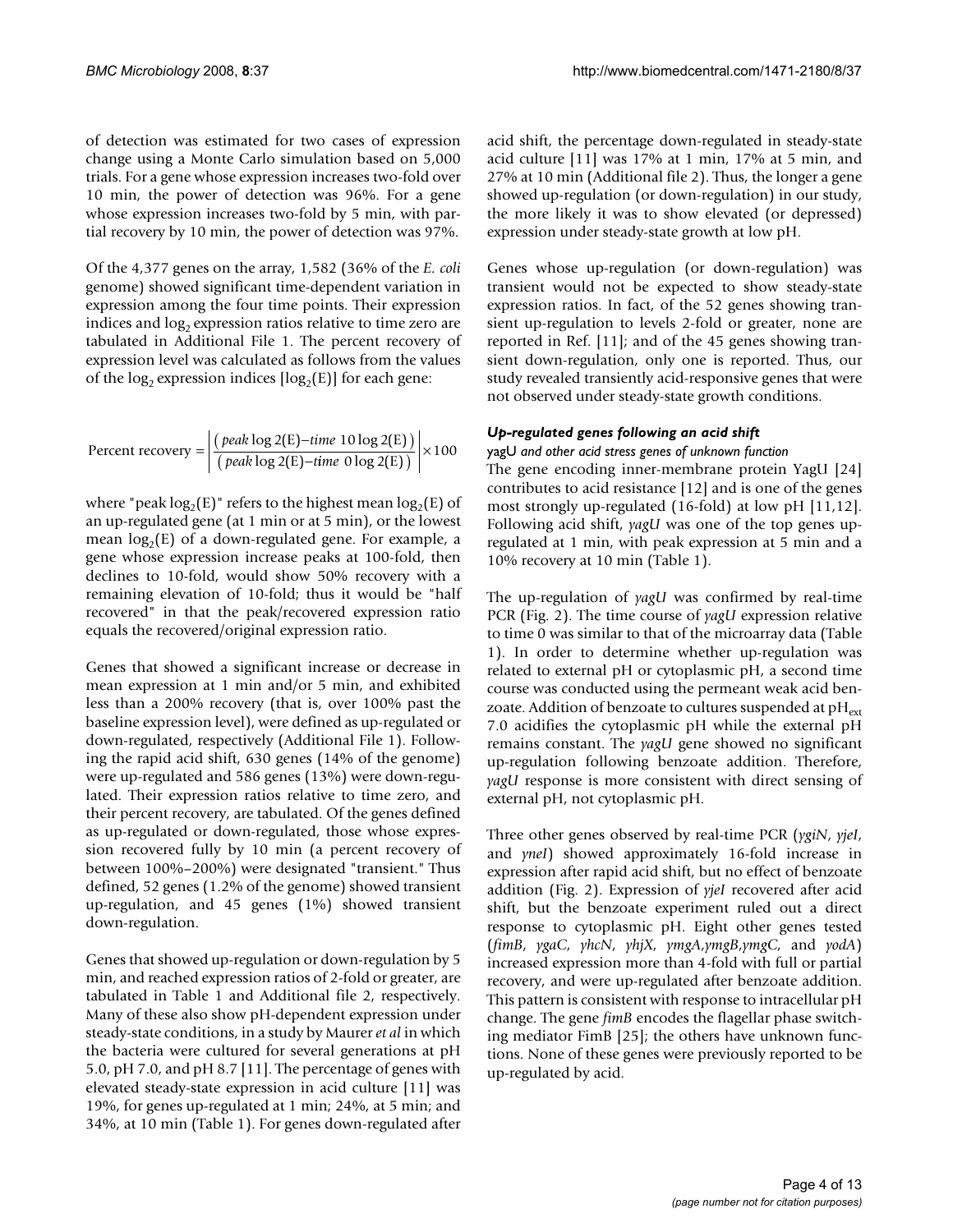| l min        | Log <sub>2</sub><br>ratios | Maurer et al<br>2005b | % Recovery  5 min |              | Log2<br>ratios | Maurer et al<br>2005b            | % Recovery 10 min |              | Log <sub>2</sub><br>ratios | Maurer et al<br>2005b            | % Recovery             |
|--------------|----------------------------|-----------------------|-------------------|--------------|----------------|----------------------------------|-------------------|--------------|----------------------------|----------------------------------|------------------------|
| hisL         | 2.3                        |                       | 66                | yagU         | 4.3            | $\pmb{+}$                        | $\overline{10}$   | cadB         | 4.7                        |                                  | $\pmb{0}$              |
| thrL         | 1.7                        |                       | 77                | bdm          | 4.0            |                                  | 20                | yagU         | 3.8                        | $\ddot{}$                        | $\overline{10}$        |
| b2596        | 1.6                        |                       | 90                | ymgB         | 3.8            |                                  | 44                | glpD         | 3.7                        |                                  | $\pmb{0}$              |
| raiA         | 1.5                        |                       | 46                | glpD         | 3.5            |                                  | 0                 | glpK         | 3.5                        |                                  | $\pmb{0}$              |
| YfiD         | 1.5                        | $\pmb{+}$             | 52                | sra          | 3.1            | $\ddot{}$                        | 0                 | hdeB         | 3.5                        | $\ddot{}$                        | $\pmb{0}$              |
| YifN         | 1.4                        |                       | 75                | cadB         | 3.1            |                                  | 0                 | glpF         | 3.3                        |                                  | 0                      |
| YifO         | 1.4                        |                       | 87                | ymgA         | 3.0            |                                  | 38                | hdeA         | 3.3                        | $\ddot{}$                        | $\pmb{0}$              |
| evgA         | 1.3                        |                       | 45                | ymgC         | 2.6            |                                  | 52                | sra          | 3.3                        | $\begin{array}{c} + \end{array}$ | $\pmb{0}$              |
| yhcN         | 1.3                        | $\ddot{}$             | 23<br>44          | yhcN         | 2.6            | $\ddot{}$                        | 23<br>57          | yahO<br>bdm  | 3.2<br>3.2                 |                                  | $\pmb{0}$              |
| ymgB<br>uspD | 1.3<br>1.2                 |                       | 44                | ynel<br>gatB | 2.6<br>2.5     | $\ddot{}$                        | 0                 | cadA         | 3.2                        | $\pmb{+}$                        | 20<br>$\pmb{0}$        |
| ymgA         | 1.2                        |                       | 38                | raiA         | 2.5            |                                  | 46                | osmY         | 3.1                        |                                  | $\pmb{0}$              |
| yagU         | 1.1                        | $\ddot{}$             | $\overline{10}$   | aceB         | 2.4            |                                  | 33                | gatB         | 3.1                        | $\pmb{+}$                        | $\pmb{0}$              |
| pmrD         | 1.1                        |                       | 68                | b2596        | 2.4            |                                  | 90                | <b>IIdR</b>  | 3.1                        |                                  | 0                      |
| ycgZ         | 1.0                        |                       | 39                | uspD         | 2.4            | $\ddot{}$                        | 44                | gatC         | 3.0                        | $\pmb{+}$                        |                        |
|              |                            |                       |                   | gltA         | 2.3            | $\begin{array}{c} + \end{array}$ | $\overline{10}$   | yjbJ         | 3.0                        |                                  | $\pmb{0}$              |
|              |                            |                       |                   | <b>IIdR</b>  | 2.3            |                                  | 0                 | <b>IIdD</b>  | 2.9                        | $\ddot{}$                        | $\pmb{0}$              |
|              |                            |                       |                   | gadE         | 2.2            |                                  | 15                | yhjX         | 2.8                        |                                  | 0                      |
|              |                            |                       |                   | <b>IIdD</b>  | 2.2            | $\ddot{}$                        | 0                 | gatA         | 2.8                        | $\ddot{}$                        | $\pmb{0}$              |
|              |                            |                       |                   | osmY         | 2.2            |                                  | 0                 | lldP         | 2.8                        | $\ddot{}$                        | $\pmb{0}$              |
|              |                            |                       |                   | glpF         | 2.2            |                                  | 0                 | rcsA         | 2.7                        |                                  | $\pmb{0}$              |
|              |                            |                       |                   | ycgZ         | 2.2            |                                  | 39                | yjdL         | 2.6                        |                                  | $\pmb{0}$              |
|              |                            |                       |                   | osmB         | 2.2            |                                  | 0                 | gatZ         | 2.6                        | $\ddot{}$                        | $\pmb{0}$              |
|              |                            |                       |                   | rcsA         | 2.1            |                                  | 0                 | tnaC         | 2.5                        |                                  | $\pmb{0}$              |
|              |                            |                       |                   | hdeB         | 2.1            | $\ddot{}$                        | 0                 | glpQ         | 2.5                        |                                  | $\pmb{0}$              |
|              |                            |                       |                   | gatA         | 2.1            | $\pmb{+}$                        | 0                 | clpB         | 2.4                        | $\ddot{}$                        | $\pmb{0}$              |
|              |                            |                       |                   | aceA         | 2.1            |                                  | 8                 | gcvT         | 2.4                        |                                  | $\pmb{0}$              |
|              |                            |                       |                   | ygaC         | 2.1            |                                  | 46                | ivy          | 2.3                        |                                  | 0                      |
|              |                            |                       |                   | ivy          | 2.0            |                                  | 0                 | osmB         | 2.3                        |                                  | $\pmb{0}$              |
|              |                            |                       |                   | yfiD         | 2.0            | $\ddot{}$                        | 52<br>0           | glpT         | 2.3<br>2.3                 |                                  | $\pmb{0}$<br>$\pmb{0}$ |
|              |                            |                       |                   | yahO<br>gatZ | 2.0<br>2.0     |                                  | 0                 | dppF<br>msyB | 2.2                        |                                  | $\pmb{0}$              |
|              |                            |                       |                   | elbA         | 2.0            |                                  | 59                | talA         | 2.2                        |                                  | $\pmb{0}$              |
|              |                            |                       |                   | yjbJ         | 1.9            |                                  | 0                 | yiaG         | 2.2                        |                                  | $\pmb{0}$              |
|              |                            |                       |                   | lldP         | 1.9            | $\ddot{}$                        | 0                 | gcvH         | 2.2                        |                                  | $\pmb{0}$              |
|              |                            |                       |                   | hisL         | 1.9            |                                  | 66                | sucD         | 2.2                        | $\ddot{}$                        | $\pmb{0}$              |
|              |                            |                       |                   | amn          | 1.9            |                                  | 27                | ymgB         | 2.1                        |                                  | 44                     |
|              |                            |                       |                   | yeiG         | 1.9            | $\ddot{}$                        | 25                | gltA         | 2.1                        | $\ddot{}$                        | $\overline{10}$        |
|              |                            |                       |                   | hdeA         | 1.9            | $\pmb{+}$                        | 0                 | gatY         | 2.0                        |                                  | $\pmb{0}$              |
|              |                            |                       |                   | glpK         | 1.9            |                                  | 0                 | ydiZ         | 2.0                        |                                  | $\pmb{0}$              |
|              |                            |                       |                   | gatC         | 1.8            |                                  |                   | yeaD         | 2.0                        |                                  |                        |
|              |                            |                       |                   | yhjX         | 1.8            |                                  | 0                 | yhcN         | 2.0                        | $\ddot{}$                        | 23                     |
|              |                            |                       |                   | crl          | 1.8            |                                  | 64                | gadE         | 1.9                        |                                  | 15                     |
|              |                            |                       |                   | hchA         | 1.8            |                                  | 27                | ygaM         | 1.9                        |                                  | $\mathbf 0$            |
|              |                            |                       |                   | gadW         | 1.8            |                                  | 17                | aceA         | 1.9                        |                                  | 8                      |
|              |                            |                       |                   | gltB         | 1.7            |                                  |                   | yhcO         | 1.9                        |                                  | 0                      |
|              |                            |                       |                   | ilvC         | 1.7            |                                  | 65                | dps          | 1.9                        | $\ddot{}$                        | 0                      |
|              |                            |                       |                   | arcB         | 1.7            |                                  | 50                | ymgA         | 1.9                        |                                  | 38                     |
|              |                            |                       |                   | evgA         | $1.7\,$        |                                  | 45                | ygdl         | 1.8                        | $\ddot{}$                        | $\pmb{0}$              |
|              |                            |                       |                   | uspA         | 1.6            |                                  | 60                | gadB         | 1.8                        |                                  | $\pmb{0}$              |
|              |                            |                       |                   | asd          | 1.6<br>1.6     |                                  | 33<br>24          | bfr<br>gltB  | 1.7                        |                                  | $\pmb{0}$              |
|              |                            |                       |                   | ghrB<br>osmC | 1.6            |                                  | $\mathbf{H}$      | ygiW         | 1.7<br>1.7                 | $\ddot{}$                        | 0                      |
|              |                            |                       |                   | cfa          | 1.6            | $\ddot{}$                        | 17                | sthA         | 1.7                        | $\ddot{}$                        | $\pmb{0}$              |
|              |                            |                       |                   | nlpA         | 1.6            | $\pmb{+}$                        | 51                | aceB         | 1.6                        |                                  | 33                     |
|              |                            |                       |                   | ycgK         | 1.6            |                                  | 38                | yphA         | 1.6                        |                                  | $\pmb{0}$              |
|              |                            |                       |                   | intA         | 1.6            |                                  | 77                | elaB         | 1.6                        |                                  | $\pmb{0}$              |
|              |                            |                       |                   | dps          | 1.6            | $\pmb{+}$                        | 0                 | yjiT         | 1.6                        |                                  | $\pmb{0}$              |
|              |                            |                       |                   | rhsA         | 1.6            |                                  | 30                | srlD         | 1.6                        | $\ddot{}$                        | $\pmb{0}$              |
|              |                            |                       |                   | fimB         | 1.6            |                                  | 98                | spy          | 1.6                        |                                  | $\pmb{0}$              |
|              |                            |                       |                   | yieF         | 1.6            | $\ddot{}$                        | 0                 | aldA         | 1.6                        | $\ddot{}$                        | $\pmb{0}$              |
|              |                            |                       |                   | fpr          | 1.6            | $\ddot{}$                        | 47                | yieF         | 1.6                        | $\ddot{}$                        | $\pmb{0}$              |
|              |                            |                       |                   | yiiS         | 1.6            | $\ddot{}$                        | 23                | acs          | 1.6                        |                                  | $\pmb{0}$              |
|              |                            |                       |                   | yieE         | 1.5            | $\pmb{+}$                        | 33                | manY         | 1.6                        |                                  | $\pmb{0}$              |
|              |                            |                       |                   | gatY         | 1.5            |                                  | 0                 | hdeD         | 1.6                        |                                  | $\pmb{0}$              |
|              |                            |                       |                   | yhcO         | $1.5\,$        |                                  | 0                 | dppA         | 1.5                        |                                  | 0                      |
|              |                            |                       |                   | yggE         | $1.5\,$        |                                  | 0                 | gadA         | 1.5                        |                                  | 0                      |

#### **Table 1: Genes upregulated at least 2-fold after acid shift.a**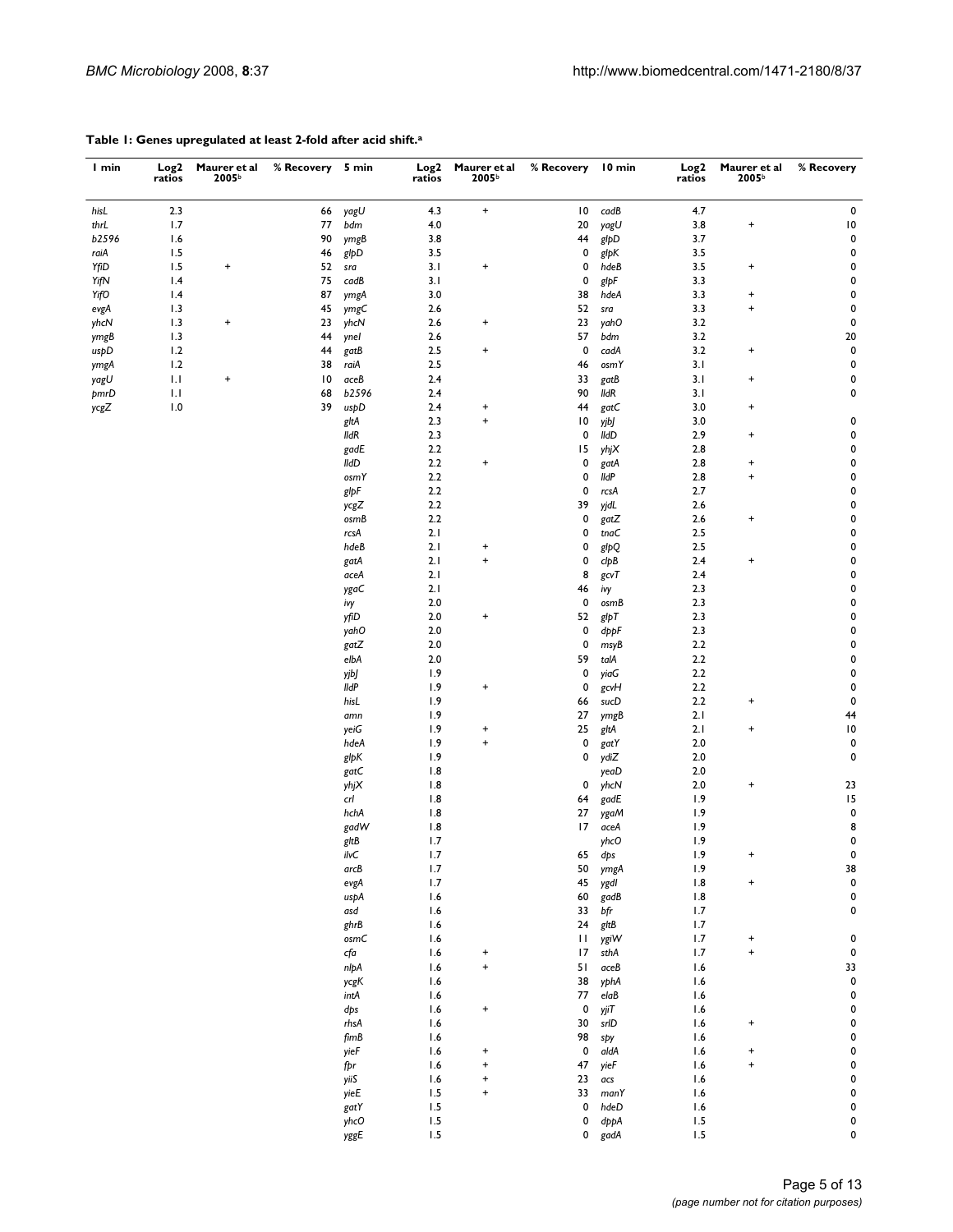## Table 1: Genes upregulated at least 2-fold after acid shift.<sup>a</sup> (Continued)

| insl | $\overline{1.5}$ |           | 47  | yeaG  | $\overline{1.5}$       |           | O           |
|------|------------------|-----------|-----|-------|------------------------|-----------|-------------|
|      |                  |           |     |       |                        |           |             |
| clpS | 1.5              |           | 62  | yggE  | 1.5                    |           | $\pmb{0}$   |
| glgC | 1.5              |           | 2   | mgIB  | 1.5                    |           | $\pmb{0}$   |
|      |                  |           |     |       |                        |           |             |
| ydiZ | 1.5              |           | 0   | yncC  | 1.5                    |           | 0           |
| dtd  | 1.5              |           | 47  | b1005 | 1.5                    |           | $\pmb{0}$   |
|      | 1.5              | $\ddot{}$ | 21  |       | 1.5                    |           | 17          |
| marA |                  |           |     | gadW  |                        |           |             |
| sthA | 1.4              | $\ddot{}$ | 0   | ykgA  | 1.4                    | $\ddot{}$ | $\pmb{0}$   |
| argE | 1.4              |           | 57  | osmC  | 1.4                    |           | П           |
|      |                  |           |     |       |                        |           |             |
| clpB | 1.4              | $\ddot{}$ | 0   | glgC  | 1.4                    |           | $\mathbf 2$ |
| serC | 1.4              | $\ddot{}$ | 57  | ytfK  | 1.4                    |           | 0           |
|      |                  |           |     |       |                        |           |             |
| msyB | 1.4              | $\ddot{}$ | 0   | sdhB  | 1.4                    | $\pmb{+}$ | 0           |
| tas  | 1.4              | $\ddot{}$ | 24  | dhaM  | 1.4                    | $\ddot{}$ | 0           |
|      |                  |           |     |       |                        |           |             |
| ygdl | 1.4              | $\ddot{}$ | 0   | yeiG  | 1.4                    | $\ddot{}$ | 25          |
| rsd  | 1.4              |           | 67  | manZ  | 1.4                    |           | $\pmb{0}$   |
|      |                  |           |     |       |                        |           |             |
| aroG | 1.4              |           | 58  | ygaU  | 1.4                    |           | $\pmb{0}$   |
| bcsE | 1.4              | $\ddot{}$ | 37  | ykgE  | 1.4                    |           | 0           |
|      |                  |           |     |       |                        |           |             |
| ycil | 1.4              |           | 74  | sdhC  | 1.4                    | $\ddot{}$ | 0           |
| gcvR | 1.4              |           | 81  | dadA  | 1.4                    |           |             |
|      |                  |           |     |       |                        |           |             |
| nrdH | 1.3              |           | 78  | amn   | 1.4                    |           | 27          |
| bcsF | 1.3              |           | 31  | yodC  | 1.4                    | $\ddot{}$ | 0           |
|      |                  |           |     |       |                        |           |             |
| ygdR | 1.3              |           | 22  | manX  | 1.4                    |           | 0           |
| acnB | 1.3              | $\ddot{}$ | 15  | udp   | 1.4                    | $\pmb{+}$ | 0           |
|      | 1.3              |           | 36  | fumA  | 1.4                    | $\ddot{}$ | 0           |
| аррҮ |                  |           |     |       |                        |           |             |
| ypeC | 1.3              |           | 36  | glgS  | 1.4                    |           | 0           |
|      |                  |           |     |       |                        |           | 39          |
| yrdA | 1.3              |           | 29  | ycgZ  | 1.3                    |           |             |
| hdfR | 1.3              |           | 73  | cfa   | 1.3                    | $\ddot{}$ | 17          |
|      | 1.3              |           | 4   | ybjP  | 1.3                    |           | $\pmb{0}$   |
| yjdJ |                  |           |     |       |                        |           |             |
| thrL | 1.3              |           | 77  | raiA  | 1.3                    |           | 46          |
| umC  | 1.3              |           | 5   |       | 1.3                    |           |             |
|      |                  |           |     | oppB  |                        |           |             |
| yncC | 1.3              |           | 0   | yehE  | 1.3                    |           | 0           |
| yjiT | 1.3              |           | 0   |       | 1.3                    | $\pmb{+}$ | 44          |
|      |                  |           |     | uspD  |                        |           |             |
| gcvT | 1.3              |           | 0   | mqo   | 1.3                    | $\ddot{}$ | 0           |
|      | 1.3              |           | 25  |       | 1.3                    |           |             |
| ugpB |                  |           |     | оррА  |                        |           |             |
| ygbE | 1.3              | $\ddot{}$ | T   | sdhA  | 1.3                    | $\ddot{}$ | 0           |
| hdfR | 1.3              |           | 65  | hdhA  | 1.3                    |           | 0           |
|      |                  |           |     |       |                        |           |             |
| hdhA | 1.3              |           | 0   | hchA  | 1.3                    |           | 27          |
| yjgK | 1.3              | $\ddot{}$ | 41  | yhhA  | 1.3                    |           | $\pmb{0}$   |
|      |                  |           |     |       |                        |           |             |
| cadA | 1.2              | $\ddot{}$ |     | dppD  | 1.3                    |           | 0           |
| rpoS | 1.2              |           |     | poxB  | 1.3                    |           | 0           |
|      |                  |           |     |       |                        |           |             |
| oppB | 1.2              |           |     | srlE  | 1.3                    | $\ddot{}$ | 0           |
| dadA | 1.2              |           |     | yjdl  | 1.2                    |           | 0           |
|      |                  |           |     |       |                        |           |             |
| оррА | 1.2              |           |     | ygbE  | 1.2                    | $\ddot{}$ | I           |
| ybjP | 1.2              |           | 0   | ghrB  | 1.2                    |           | 24          |
|      |                  |           |     |       |                        |           |             |
| sbmC | 1.2              |           | 47  | yjdJ  | 1.2                    |           | 4           |
| malP | 1.2              |           | 55  | ymgC  | 1.2                    |           | 52          |
|      |                  |           |     |       |                        |           |             |
| msrA | 1.2              |           | 50  | mglA  | 1.2                    |           | $\pmb{0}$   |
| bcp  | 1.2              |           | 72  | fumC  | 1.2                    |           | 5           |
|      |                  |           |     |       |                        |           |             |
| arcA | 1.2              |           | 47  | wrbA  | 1.2                    |           | $\pmb{0}$   |
| mqo  | 1.2              | $\ddot{}$ | 0   | ykgF  | 1.2                    |           | 0           |
| ycbB | 1.2              |           | 42  |       | $1.2\,$                |           | 0           |
|      |                  |           |     | yqjD  |                        |           |             |
| yjdL | 1.2              |           | 0   | cdd   | 1.2                    | +         | $\pmb{0}$   |
| yhhA | 1.2              |           | 0   | yiiS  | 1.2                    | $\ddot{}$ | 23          |
|      |                  |           |     |       |                        |           |             |
| malQ | 1.2              |           | 58  | yqjC  | 1.2                    |           | $\pmb{0}$   |
| nadE | 1.2              | $\ddot{}$ | 39  | groL  | 1.2                    | $\ddot{}$ | 0           |
|      |                  |           |     |       |                        |           |             |
| aldA | 1.2              | $\ddot{}$ | 0   | ygaF  | 1.2                    |           | 0           |
| cyaA | 1.2              | $\ddot{}$ | 73  | otsB  | 1.2                    |           | 0           |
| dkgA | 1.2              |           | 9   | marA  | 1.1                    | $\pmb{+}$ | 21          |
|      |                  |           |     |       |                        |           |             |
| mark | 1.2              | $\ddot{}$ | 28  | htpG  | 1.1                    | $\ddot{}$ | 0           |
| glgS | 1.2              |           | 0   | acnB  | 1.1                    | $\pmb{+}$ | 15          |
|      |                  |           |     |       |                        |           |             |
| yeaR | 1.2              |           | П   | srlA  | 1.1                    | $\ddot{}$ | $\pmb{0}$   |
| gdhA | 1.2              |           | 54  | ybeL  | $\mathsf{L}\mathsf{I}$ |           | 0           |
|      |                  |           |     |       |                        |           |             |
| ykgA | 1.2              | $\ddot{}$ | 0   | ygaC  | 1.1                    |           | 46          |
| yfaO | 1.2              |           | 34  | asd   | 1.1                    |           | 33          |
|      |                  |           |     |       |                        |           |             |
| soxS | 1.2              |           | 85  | dkgA  | 1.1                    |           | 9           |
| ygiN | 1.2              |           | 63  | rhsA  | 1.1                    |           | 30          |
|      | 1.2              |           | 65  |       | 1.1                    | +         | 0           |
| fucK |                  |           |     | ydiH  |                        |           |             |
| yodA | 1.2              |           | 79  | dhaK  | 1.1                    | $\ddot{}$ | 0           |
|      | 1.2              | $\ddot{}$ | 0   |       | 1.1                    |           | 57          |
| sucD |                  |           |     | ynel  |                        |           |             |
| argT | 1.2              |           | 58  | sdhD  | $\mathsf{L}\mathsf{I}$ | $\pmb{+}$ | $\pmb{0}$   |
| ygaM | 1.2              |           | 0   | dhaL  | 1.1                    |           | 0           |
|      |                  |           |     |       |                        |           |             |
| rhsD | 1.2              |           | 108 | yhdN  | 1.1                    |           | 6           |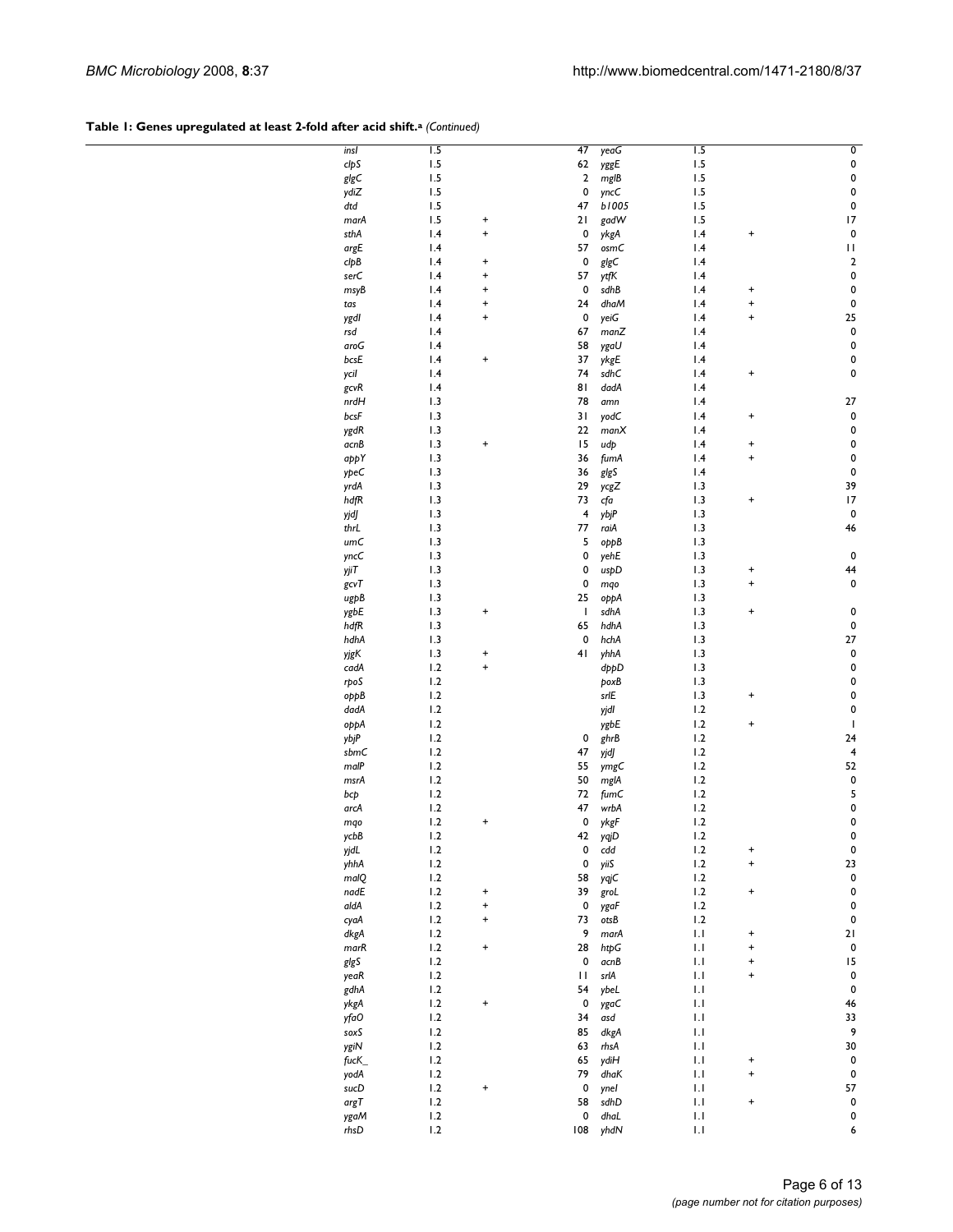#### Table 1: Genes upregulated at least 2-fold after acid shift.<sup>a</sup> (Continued)

| fxsA                                         | IJ                      |           |              | yeaQ                    | $\overline{1.1}$        | $+$       | $\overline{\mathbf{0}}$ |
|----------------------------------------------|-------------------------|-----------|--------------|-------------------------|-------------------------|-----------|-------------------------|
| yghD                                         | $\mathsf{L}\mathsf{I}$  |           |              | uspB                    | $\mathsf{L}\mathsf{I}$  |           | $\pmb{0}$               |
| yihY                                         | $\mathsf{L}\mathsf{I}$  |           |              | yeaR                    | $\mathsf{L}\mathsf{I}$  |           | $\mathbf{H}$            |
| yhdN                                         | IJ                      |           | 6            | gltD                    | $\mathbf{L} \mathbf{I}$ | $\ddot{}$ | $\pmb{0}$               |
| gloB                                         | 1.1                     |           | 46           | $\mathop{tas}\nolimits$ | 1.0                     | $\ddot{}$ | ${\bf 24}$              |
| hdeD                                         | IJ                      |           | 0            | ygdR                    | 1.0                     |           | 22                      |
| sdhA                                         | 1.1                     |           | 0            | sodC                    | $\, 0.0$                |           | $\pmb{0}$               |
|                                              |                         | $\ddot{}$ | $\pmb{0}$    |                         |                         |           |                         |
| yiaG                                         | IJ                      |           |              | yieE                    | $\, 0.0$                | $\ddot{}$ | 33                      |
| zntR                                         | 1.1                     |           | 23           | galP                    | $\, 0.0$                |           | $\pmb{\mathsf{O}}$      |
| yjel                                         | IJ                      |           | 84           | fliY                    | $\, 0.0$                | $\ddot{}$ | $\pmb{\mathsf{O}}$      |
| IdhA                                         | IJ                      |           | 37           | nemA                    | $\, 0.0$                |           |                         |
| yghD                                         | IJ                      |           | 8            |                         |                         |           |                         |
| $\ensuremath{\mathsf{srl}}\xspace\textsf{D}$ | 1.1                     | $\ddot{}$ | $\pmb{0}$    |                         |                         |           |                         |
| yihY                                         | IJ                      |           | 8            |                         |                         |           |                         |
| yeaC                                         | 1.1                     | +         | 9            |                         |                         |           |                         |
| gcvH                                         | IJ                      |           | $\pmb{0}$    |                         |                         |           |                         |
| $\ensuremath{\mathit{tal}}\xspace$           | 1.1                     |           | $\pmb{0}$    |                         |                         |           |                         |
| yphA                                         | IJ                      |           | $\pmb{0}$    |                         |                         |           |                         |
| ybaQ                                         | IJ                      |           | 96           |                         |                         |           |                         |
| nrdI                                         | IJ                      |           | 80           |                         |                         |           |                         |
|                                              |                         |           |              |                         |                         |           |                         |
| ygiW                                         | 1.1                     | $\ddot{}$ | $\pmb{0}$    |                         |                         |           |                         |
| yfjU                                         | IJ                      |           | $\mathbf{H}$ |                         |                         |           |                         |
| $\mathsf{el} \mathsf{a} \mathsf{B}$          | 1.1                     |           | $\pmb{0}$    |                         |                         |           |                         |
| yjdC                                         | IJ                      |           | 16           |                         |                         |           |                         |
| yfbU                                         | 1.1                     |           | 46           |                         |                         |           |                         |
| bcsG                                         | IJ                      |           | 34           |                         |                         |           |                         |
| $\mathsf{s}\mathsf{d}\mathsf{h}\mathsf{C}$   | 1.1                     | $\ddot{}$ | $\pmb{0}$    |                         |                         |           |                         |
| yohN                                         | IJ                      | $\ddot{}$ | $\mathbf{H}$ |                         |                         |           |                         |
| bolA                                         | 1.1                     |           | 65           |                         |                         |           |                         |
| yjdl                                         | IJ                      |           | $\pmb{0}$    |                         |                         |           |                         |
| sdhB                                         | 1.1                     | +         | $\pmb{0}$    |                         |                         |           |                         |
| ydiV                                         | IJ                      |           | 62           |                         |                         |           |                         |
| mcrb                                         | 1.1                     |           | 15           |                         |                         |           |                         |
|                                              |                         |           |              |                         |                         |           |                         |
| yggG                                         | IJ                      |           | 8            |                         |                         |           |                         |
| dppA                                         | IJ                      |           | $\pmb{0}$    |                         |                         |           |                         |
| mcrC                                         | IJ                      |           | 12           |                         |                         |           |                         |
| nemA                                         | 1.0                     |           |              |                         |                         |           |                         |
| yeaD                                         | $\, 1.0$                |           |              |                         |                         |           |                         |
| ygaU                                         | $\, 1.0$                |           | $\pmb{0}$    |                         |                         |           |                         |
| yjbQ                                         | $\, 0.0$                | $\ddot{}$ | 55           |                         |                         |           |                         |
| yfbQ                                         | $\, 0.0$                | $\ddot{}$ | 52           |                         |                         |           |                         |
| yihD                                         | $\, 0.0$                |           | 65           |                         |                         |           |                         |
| ybeL                                         | $\, 0.0$                |           | $\pmb{0}$    |                         |                         |           |                         |
| phoP                                         | $\, 0.0$                |           | 44           |                         |                         |           |                         |
| nlpD                                         | $\, 0.0$                |           | ${\bf 20}$   |                         |                         |           |                         |
| gadB                                         | $\, 0.0$                |           | $\pmb{0}$    |                         |                         |           |                         |
|                                              |                         |           | $\pmb{0}$    |                         |                         |           |                         |
| uspB                                         | $\, 0.0$                |           |              |                         |                         |           |                         |
| rpoN                                         | $\, 1.0$                |           | 56           |                         |                         |           |                         |
| yfjH                                         | 1.0                     |           | 38           |                         |                         |           |                         |
| yaiB                                         | 1.0                     |           | 8            |                         |                         |           |                         |
| spy                                          | $\mathsf{I}.\mathsf{0}$ |           | $\pmb{0}$    |                         |                         |           |                         |
| betl                                         | $1.0\,$                 |           | 138          |                         |                         |           |                         |
| Irp                                          | $\, 0.0$                |           | 44           |                         |                         |           |                         |
| ybhGt                                        | $1.0\,$                 |           | 74           |                         |                         |           |                         |
| gadX                                         | $\, 0.0$                |           | 23           |                         |                         |           |                         |
| ygiT                                         | 1.0                     |           | 101          |                         |                         |           |                         |
| $\sf kch$                                    | $\, 0.0$                |           | 47           |                         |                         |           |                         |
| ygdH                                         | $1.0\,$                 |           | 37           |                         |                         |           |                         |
|                                              |                         |           |              |                         |                         |           |                         |
|                                              |                         |           |              |                         |                         |           |                         |

<sup>a</sup> Values shown represent the log<sub>2</sub> ratio of expression indices compared to those at time zero. Expression ratios of 2-fold or greater are shown. Percent recovery is defined<br>under Results; a blank cell indicates recovery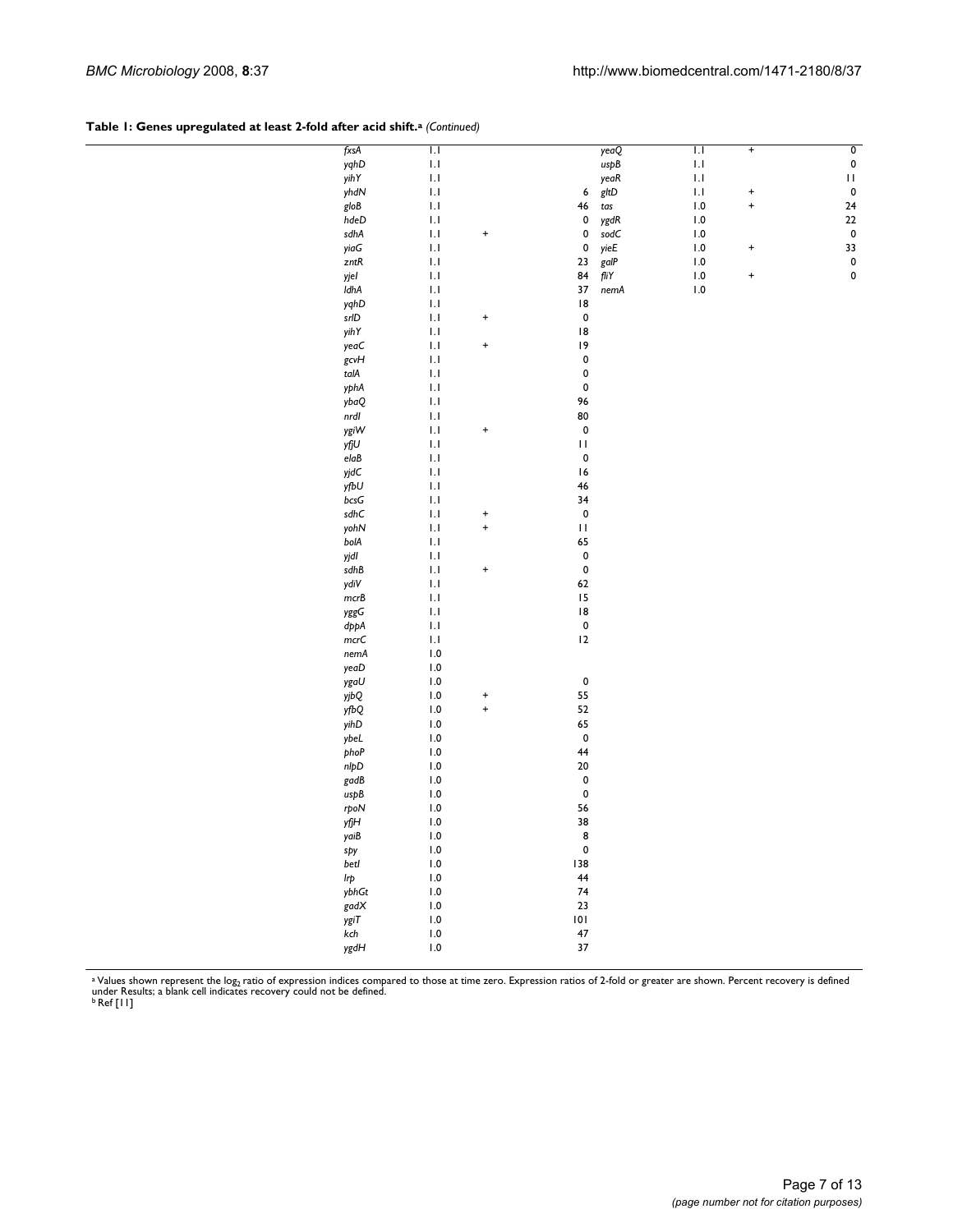

#### Figure 2

**Real-Time PCR expression ratios of selected genes**. Bacteria were cultured and real-time PCR was conducted as described in Materials and Methods. For each experimental condition, the 1, 5, and 10 min expression values were normalized to time 0. For each gene,  $log_2$  (expression ratios) are shown for amplified message after the rapid addition of either HCl (15 mM, solid line) or sodium benzoate (30 mM, dotted line).

#### *Acid-inducible amino-acid decarboxylases*

The most well-documented class of response to external acid is the degradative amino-acid decarboxylases, which convert specific amino acids to amines while exporting a proton [14,26]. All of these were up-regulated within 5 min following the acid shift, with little or no recovery. These include the lysine decarboxylase and transporter *cadBA* [27] and the arginine decarboxylase *adiY* [28] (see Table 1 and Additional File 1) as well as the glutamate decarboxylase and transporter (*gadA* and *gadBC*) which are part of the *gad* acid response regulon [9,29]. Other members of the *gad* regulon up-regulated after the acid shift included *gadE*, *gadWX*, and *evgAS*.

#### *Metabolism and transport*

A number of metabolic enzymes and transporters were up-regulated following acid shift. Several of these are associated with biofilm formation, such as isocitrate lyase (*aceA*) and malate synthase (*aceB*) [30]. The proteins of galactitol transport were upregulated strongly (*gatA*, *B*, *Y*, *Z*). The *gat* genes are involved in biofilm formation [30] and they show elevated expression in steady-state acid, which appears to favor substrates that produce fewer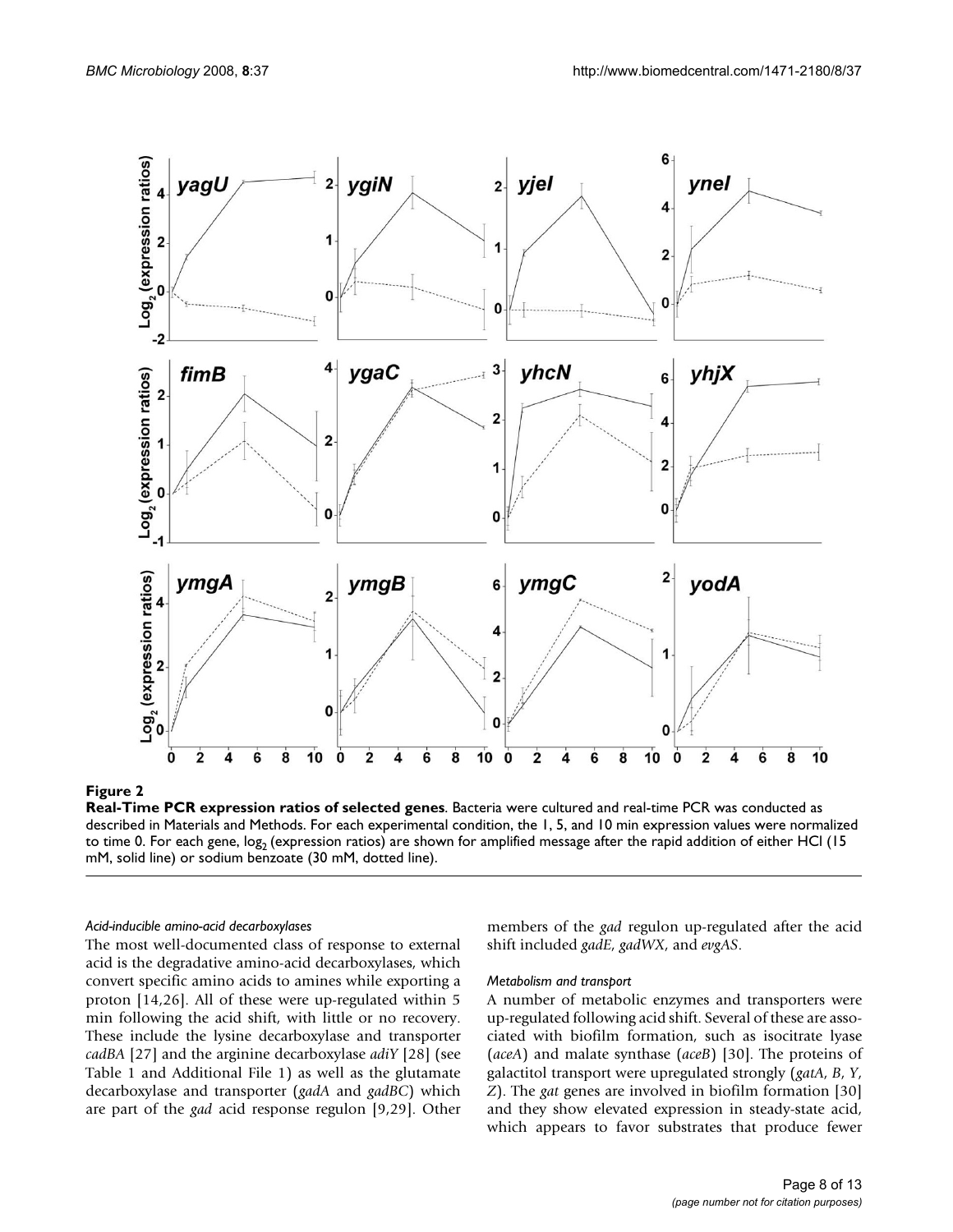acidic fermentation products [11,12]. Biofilm development genes *ymgABC* were also up-regulated after acid shift, as was the biofilm-dependent modulation protein *bdm* [31]. The expression levels of *ymgABC* began recovery by 10 min. These genes have not been reported previously to show elevated expression under steady-state acid conditions.

Other metabolic genes known for acid-enhanced expression [11,12] were found to be up-regulated without recovery following acid shift. These include *sdhABCD*, encoding succinate dehydrogenase, [32]; the *dppA, B, C, D, F* dipeptide transport system [33]; and glycerol transport components *glpD*, *F*, *Q*, *T*, of which *glpD* encodes a multidrugresistance component associated with persister cell formation [34].

## *Osmotic shock response genes*

Several genes up-regulated after acid shift are associated with osmotic shock, in particular the Rcs regulon [31,35]. In the Rcs regulon, the transcriptional regulators RcsA and RcsB control expression of genes involved in colanic capsule biosynthesis. The Rcs regulon members up-regulated after acid shift included *rcsABCD*, *bdm*, and *osmB* [36]. Of these, only *rcsA* shows elevated expression in steady-state acid [11]. An osmotic shock gene outside the Rcs regulon, *osmY* [37], also was up-regulated after acid shift.

## *The Fur regulon*

The ferric uptake regulator (Fur) governs the expression of various acid tolerance genes [38]. Of the genes that were strongly-up-regulated after rapid acidification, eight are genes previously shown to be controlled by the Fur regulon [39,40,32,41,42], Genes whose expression peaked at 5 min encode the cadmium induced metal binding protein (*yodA*) [39], *ygaC* [40], and the oxidative stress genes *nrdH* and *nrdI* [42]. The percent recovery of these genes ranged between 46 to 80% (Table 1). Fur also regulates the succinate dehydrogenase operon *sdhABCD*, which is up-regulated by acid under steady-state conditions [11] and was up-regulated after rapid acidification (Table 1).

Many genes of unknown or putative function exhibited expression profiles that paralleled the shift and recovery of cytoplasmic pH. Such genes include *ygiN*, whose gene product has recently been isolated and characterized as a quinol monooxygenase [43]. The gene *ygiN* exhibited peak up-regulation at 5 min and made a 63% recovery by 10 min (Table 1). Genes encoding the putative NAD+ dependent succinate semialdehyde dehydrogenase YneI [44] and the putative periplasmic protein YhcN, exhibited peak expression at 5 min and recovered by 57% and 23% respectively (Table 1).

#### *Down-regulated genes following an acid shift*

The most strongly down-regulated genes following acid shift are shown in Additional file 2. Many of these show steady-state elevated expression at high pH.

Genes encoding the high-affinity cytochrome oxidoreductase *d* (*cyd* operon) are favored under low-oxygen conditions as well as at high pH [11]. The genes *cydA, B*, *C* were down-regulated following acid shift. Similarly, the periplasmic extracytoplasmic response regulator CpxP [45,46] is strongly up-regulated in base [11]. The *cpxP* gene was down-regulated immediately after acid shift, with little recovery (Additional file 2). The gene encoding the base-inducible putative membrane-bound redox modulator Alx [11,47,48] was also down-regulated, as were the genes encoding serine deaminase and transport, *sdaABC* (Additional Files 1 and 2). Amino-acid deaminases appear to be induced as a response to reverse pH increase [11,18,49].

Many genes involved in polyamine metabolism and transport show increased expression at high pH [11,50]. Several of these were down-regulated following acid shift, including the spermidine metabolism genes *speA*, *B*, *D*, *E* [51] and polyamine transport genes *potA, B, C, D* [52].

## *Delayed response to acid shift*

Some genes showed little or no response to acid shift until the 10-min time point (included in Additional File 1). Most striking was the delayed up-regulation of the *nuo* operon encoding NADH dehydrogenase I [53,54]. Thirteen genes of the *nuo* operon were all up-regulated about 50% at 10 min, after little or no significant differences at 1 min or 5 min. The NADH dehydrogenase I is known to show elevated expression in steady-state acid [11] and under anoxic conditions; its expression declines with aeration [55]. Our new data showed that *nuo* expression does not increase immediately with acidity, but as a delayed consequence of the acid shift. The previously reported rise in NADH dehydrogenase could be a consequence of deenergization following acid stress. Another complex showing delayed up-regulation by acid was the HslVU protease [56]. The *hsl* genes are known to be up-regulated by acid under steady-state conditions [11]. Our new data is more consistent with a secondary response to acidification, such as a need to degrade acid-denatured proteins.

## **Conclusion**

When cultures of *E. coli* K-12 W3110 were subjected to a rapid decrease in external pH, from pH 7.6 to pH 5.5, the cytoplasmic pH decreased but began to recover within less than a minute after the acid shift. Up-regulated genes included amino-acid decarboxylases (*cadA, adiY*, *gadA*), succinate dehydrogenase (*sdhABCD*), biofilm-associated genes (*bdm*, *gatAB*, and *ymgABC*), and components of the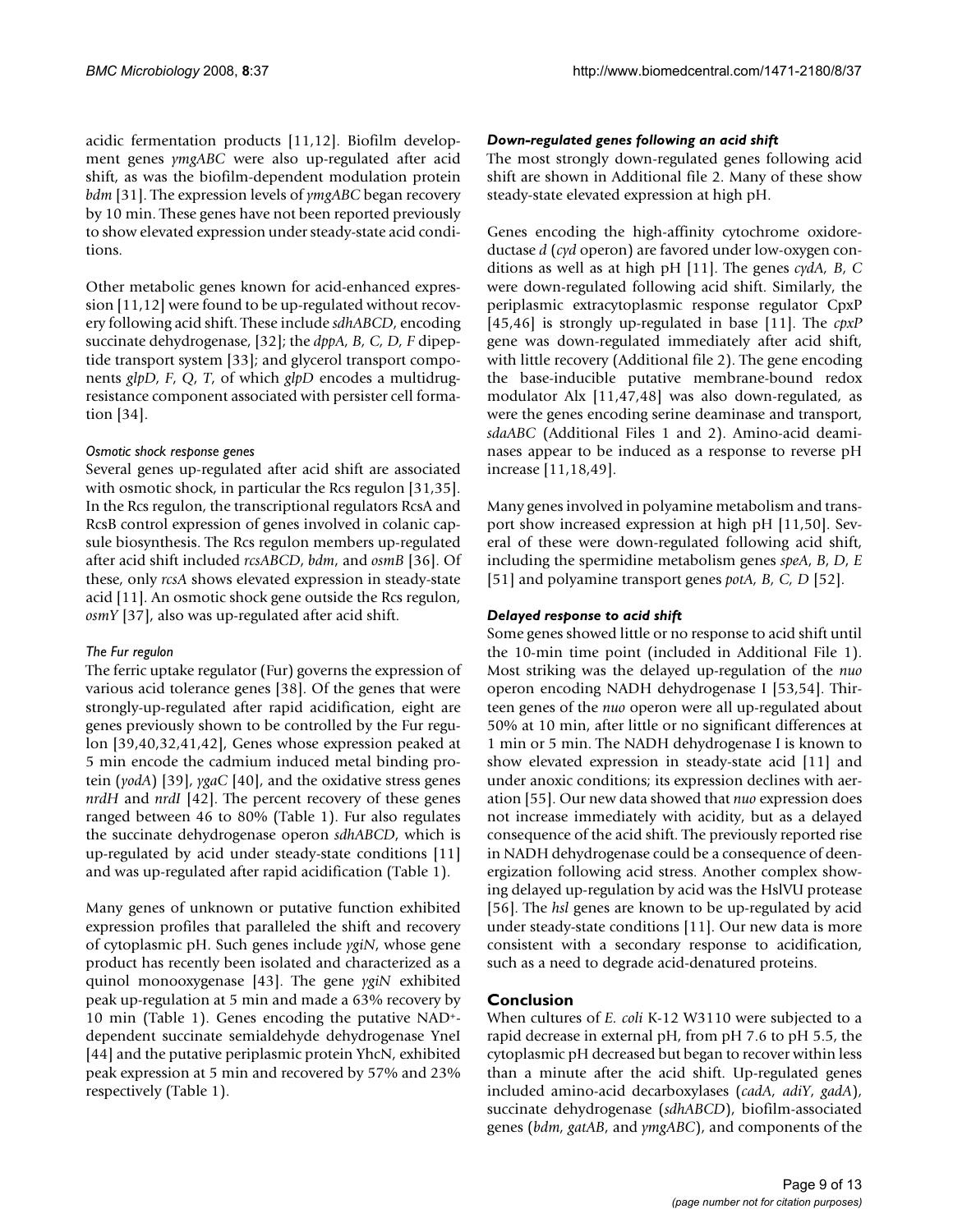Gad, Fur and Rcs regulons. Many of the acid-up-regulated genes showed sustained elevation, such as *cadA* and *sdhCD*. On the other hand, the rapid acid exposure experiment revealed genes whose response to acid shift is transient, such as the biofilm development genes *ymgABC* and the flagellar phase variation modulator *fimB*. These genes were up-regulated after benzoate addition, a condition in which cytoplasmic pH is depressed permanently without change in external pH. Thus, these genes are candidates for direct response to cytoplasmic acid stress. The acid response of other genes, such as *nuo* and *hsl*, was shown to be delayed. Their delayed response suggests a secondary effect of growth in acid. Overall, our study of gene expression following rapid acid shift or rapid benzoate addition revealed several classes of acid stress response: genes showing sustained up-regulation (or down-regulation) following acid shift; genes showing transient up-regulation after acid shift, as well as up-regulation following permeant-acid treatment of the cytoplasm; and genes showing delayed up-regulation after acid shift.

## **Methods**

#### *Growth conditions*

#### *Rapid external acid stress*

*Escherichia coli* K-12 strain W3110 [57] was cultured overnight in buffered LBK medium [11]. Overnight cultures were diluted 550-fold into 55 mLs of buffered LBK medium and aerated at 225 rpm in an orbital water bath. The medium was buffered with 20 mM homopiperazine-N, N'-bis-2-(ethane-sulfonic acid) (HOMOPIPES) ( $pK_a$ 4.55), and was adjusted using KOH to pH 7.6. Cultures were grown at 37 $\rm{^{\circ}C}$  to an OD<sub>600</sub> of 0.2 (approximately five generations). At  $OD_{600} = 0.2$ , the pH of the medium was lowered to pH 5.5 with the addition of 1 M HCl (840 μL). One 10-mL sample was taken from each of the five biological replicates immediately before the addition of HCl (0 min). After HCl addition, three 10-mL samples were taken from each of the five biological replicates, corresponding to 1, 5, and 10 min. The pH of the cultures was tested at the end of the acid shift to ensure they were maintained within 0.2 pH units of pH 5.5.

#### *Permeant acid stress*

The permeant-acid time course was performed in order to generate a permanent intracellular acidification, thus revealing genes responsive to cytoplasmic pH stress. The growth conditions were the same as those used for HCl acidification, with the exception of the pH and buffering capacity of the medium. The medium was adjusted to pH 7.0 with KOH solution and was buffered with 50 mM HOMOPIPES ( $pK_a$ 4.55). The external  $pH$  was set at 7.0 in order to ensure that the addition of weak acid led to a permanent decrease in cytoplasmic pH (from a cytoplasmic pH of approximately 7.6). Sodium benzoate (pH 7.2) was added once cultures reached an  $OD_{600}$  of 0.2, for a final

concentration of 30 mM. As described above, samples were taken at time 0, 1, 5, and 10 min. The pH of the media remained at pH 7.0  $\pm$  0.2. RNA was extracted to be analyzed by real-time PCR.

#### *Cytoplasmic pH Measurement*

Cytoplasmic pH was measured based on YFP fluorescence as reported [16]. Measurements were made on strain JLS0617, which consists of strain W3110 transformed with pSL38-YFP containing *tetR*-YFP [58]. Strain JLS0617 was cultured overnight in buffered M63 salts medium [20 mM homopiperazine-*N*,*N*-bis-2-(ethanesulfonic acid) (HOMOPIPES), pH 7.6] containing 1.5% casein hydrolysate, 0.8% glycerol, and 100 μg/ml ampicillin. The overnight culture was diluted 25-fold in the same medium and cultured to late log phase (OD<sub>600</sub> = 0.8 to 0.9) at 37°C with aeration. The cultures were suspended to an  $OD<sub>600</sub>$  of 0.4 in M63 medium containing 0.2% casein hydrolysate, 0.8% glycerol, and 20 mM HOMOPIPES (pH 7.5). The suspension media used for the permeant acid experiment contained 50 mM HOMOPIPES, in order to ensure that the external pH was maintained at pH 7.0.

Excitation spectra were recorded using a Fluoromax-3 spectrofluorimeter (Horiba Jobin Yvon). A cell suspension (3 ml) was placed into a Starna Spectrosil quartz cuvette with a path length of 10 mm. The temperature of the chamber was adjusted to 30°C, and aeration was provided by stirring. Spectra were recorded at 30°C because the YFP probe is temperature sensitive and exhibits the highest fluorescence signal at this temperature. YFP excitation was measured from 490 to 520 nm (slit width, 2 nm), using an emission wavelength of 550 nm (slit width, 20 nm). Continuous excitation spectra were obtained every 4 s for 1 min before aliquot addition (time zero) and then for 10 min after addition. In order to control for effects on fluorescence unrelated to pH change, KCl (8.5 mM, pH 7.6) was added to cell suspensions at time 0. For each condition, spectra were recorded for three biological replicates.

Data were fitted to a standard curve correlating cytoplasmic pH with fluorescence intensity. A linear interpolation was conducted between pH 7.6 and pH 5.5 signal intensities. The fluorescence corresponding to pH 5.5 was determined by adding an additional 20 mM benzoate to each test sample at the end of the time course (thus collapsing the cytoplasmic pH to pH 5.5.)

The pH curve was modified for experiments in which a permeant acid was added to cultures in medium at external pH 7.0. In this case, linear interpolation was conducted between pH 7.6 and pH 7.0. The fluorescence corresponding to pH 7.0 was determined by adding an additional 20 mM benzoate (50 mM benzoate was the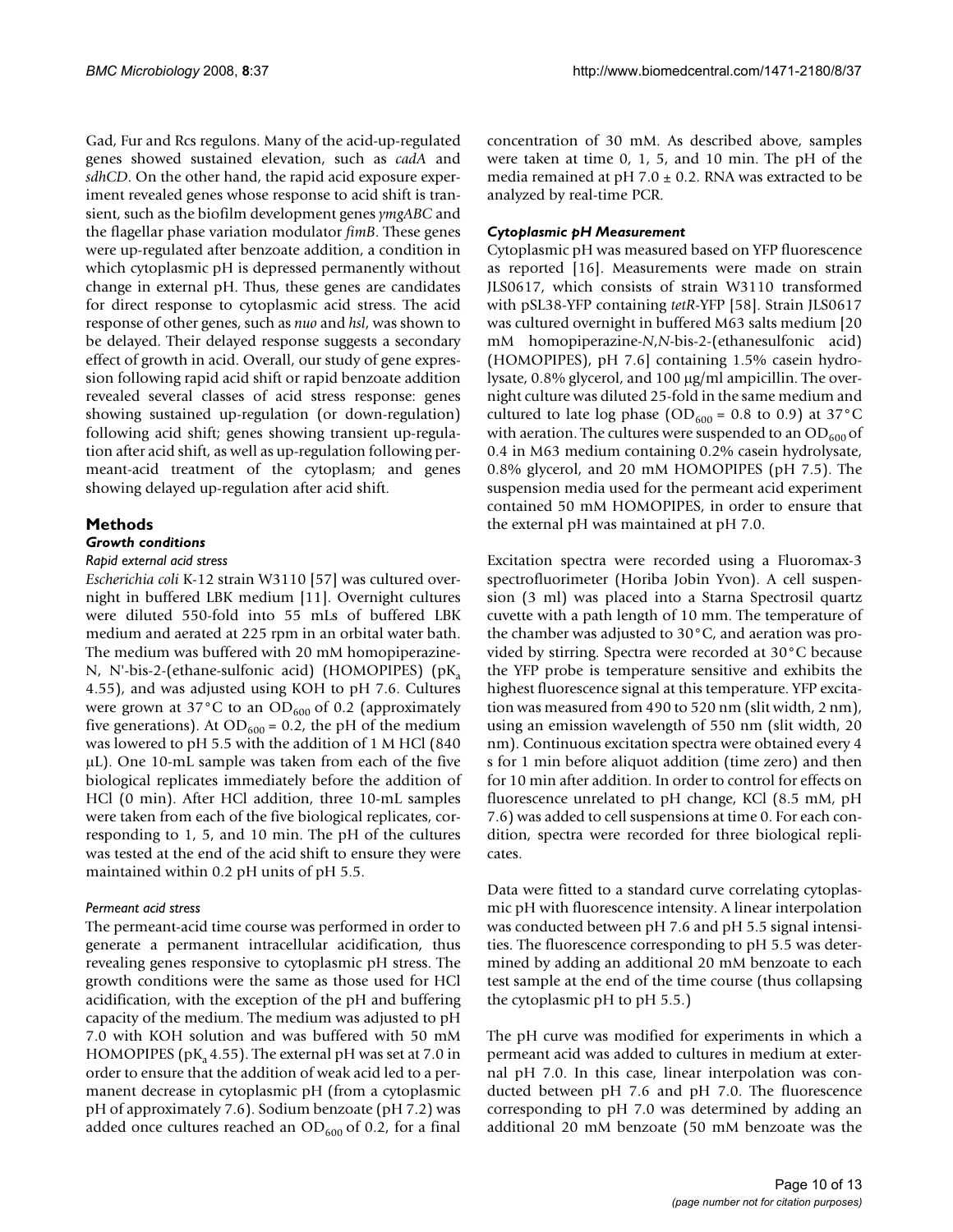| Table 2: Primers for real-time PCR |  |
|------------------------------------|--|
|------------------------------------|--|

| <b>Gene Name</b> | <b>Forward Primer Sequence</b> | <b>Reverse Primer Sequence</b>   |
|------------------|--------------------------------|----------------------------------|
| fimB             | 5'-TCGTACCCGCATGCTGAGA-3'      | 5'-AAAGCGGATTCCCCTTACGT-3'       |
| yagU             | 5'-TCCATTGCCGCCACGTA-3'        | 5'-GGGCCACACGCTGCAT-3'           |
| ygaC             | 5'-GCGAGCGACACGAGCATT-3'       | 5'-AAATAACGTTCAAGCGCAACAC-3'     |
| ygiN             | 5'-TCTTGAAGCGCATCTGCAAA-3'     | 5'-CCTTTTACGGCTTCGCTATACG-3'     |
| yhcN             | 5'-GCGTCTTCGCCAATGGAT-3'       | 5'-GCCGTTGCGCCTTTCTC-3'          |
| yhjX             | 5'-TCCATCGCCAACCTTTCAG-3'      | 5'-GGATACGGGCGATTTTGTCA-3'       |
| Yjel             | 5'-CAGGCGGCTGCAATGG-3'         | 5'-CTGCGACGGGCTACTGATG-3'        |
| ymgA             | 5'-CCGACGCGATTTAATTGACA-3'     | 5'-TTTGGCCCTCCTGAATCACT-3'       |
| ymgB             | 5'-AGTTACTTTCGCAGTTCGGGTAA-3'  | 5'-GGTGACAGCCTGCCCTAACA-3'       |
| ymgC             | 5'-CTCGAGAGGGAGGTGTTCATG-3'    | 5'-GCGTAAAGCCTGATCAATAATATGAC-3' |
| ynel             | 5'-GCGAAATGGGCAAACCAA-3'       | 5'-GCCGATTTCGCCACTTCA-3'         |
| yodA             | 5'-GGTGTTTTTGATGATGCCAATG-3'   | 5'-GCCAGACTCCATCCCAGTCA-3'       |

final concentration) to each test sample at the end of the time course.

## *RNA isolation*

Samples were transferred from growth culture to vials containing 1 mL ice-cold 10% phenol-ethanol stop solution [59] in order to stabilize the bacterial RNA. RNA was isolated as described previously [11,12] using the RNeasy Kit with on-column DNA digestion (Qiagen). The quality of the isolated RNA was examined using the Agilent Bioanalyzer 2100.

## *cDNA preparation and array hybridization*

Standard methods were used for cDNA synthesis, fragmentation, and end-terminus biotin labeling [11,12]. Labeled cDNA samples were hybridized to Affymetrix GeneChip *E. coli* Antisense Genome Arrays. Hybridized arrays were stained with streptavidin-phycoerythrin using the Affymetrix Fluidic Station 450. After staining, arrays were scanned with a GC3000 scanner.

## *Analysis of Gene Expression*

Log<sub>2</sub> transformed model-based expression values were calculated from the probe level data using D-Chip software [19]. In order to determine what genes show significant time dependent variation in expression following the acid shift over 1, 5, and 10 min, a mixed effects linear model for longitudinal data was performed using Statistical Analysis System (SAS) [20-22]. A p-value < 0.001 was considered a significant time dependence, which corresponds to a false positive rate of 1 in 1000 genes.

Log<sub>2</sub> ratios for expression indices at times 1, 5, and 10 minutes post HCl addition were determined for each gene by subtracting the time 0  $log_2(E)$  from the time 1, 5, and 10 minute  $log<sub>2</sub>(E)$  respectively.

## *Real-Time Polymerase Chain Reaction (PCR)*

Expression of mRNA for individual genes was quantified by real-time PCR using an ABI Prism 7500 DNA analyzer (Applied Biosystems) as performed previously [12]. Primer Express Software v2.0 (Applied Biosystems) was used for primer design. The primers chosen had minimal GC content and amplified 50–70 bp segments of the target genes (Table 2). The SYBR Green PCR One-Step RT-PCR protocol (Applied Biosystems) was used, in which cDNA reverse transcription and PCR amplification occur in the same well. Nucleic acid concentrations were: 0.1 nM forward primer, 0.1 nM reverse primer, and 50 ng target RNA. PCR cycling conditions were: reverse transcription at 48°C for 30 min, 95°C for 10 min, 40 cycles of denaturation at 92°C for 15s, and extension at 60°C for 1 min. For detection of primer dimerization or other artifacts of amplification, a dissociation curve was run immediately after completion of the real-time PCR. Individual gene expression profiles were normalized based on measurement of the original RNA sample amplified. All expression levels are presented relative to the expression at time 0.

## **Authors' contributions**

GK and JCW designed and conducted the experiments and authored the first draft manuscript. DMF contributed real-time PCR assays. BDJ devised and conducted the statistical analysis. SSB directed the array hybridization. JLS conceived the study, coordinated the project overall, and revised the final manuscript. All authors have read and approved the final manuscript.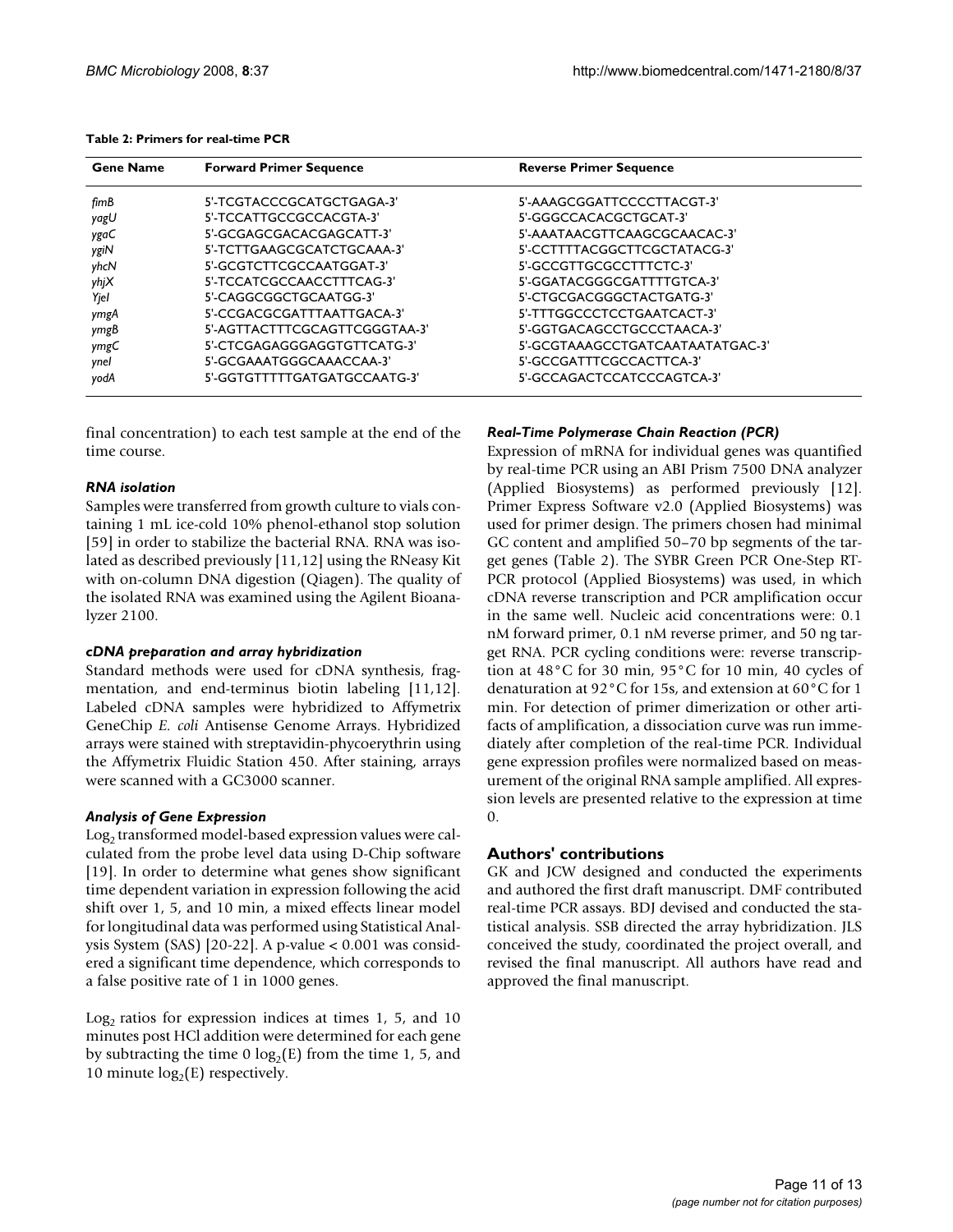## **Additional material**

#### **Additional file 1**

*Expression indices, expression ratios and percent recovery of genes that show time-dependent expression in response to a rapid change in external pH.*

Click here for file

[\[http://www.biomedcentral.com/content/supplementary/1471-](http://www.biomedcentral.com/content/supplementary/1471-2180-8-37-S1.xls) 2180-8-37-S1.xls]

#### **Additional file 2**

*Table showing Genes downregulated at least 2-fold after acid shift.* Click here for file [\[http://www.biomedcentral.com/content/supplementary/1471-](http://www.biomedcentral.com/content/supplementary/1471-2180-8-37-S2.doc) 2180-8-37-S2.doc]

#### **Acknowledgements**

This work was supported by grant MCB-0644167 from the National Science Foundation. Fluorimetry and microarray analysis included support from an HHMI 2004 Undergraduate Science Education Award to Kenyon College.

#### **References**

- 1. Hayashi T, Makino K, Ohnishi M, Kurokawa K, Ishii K, Yokoyama K, Han CG, Ohtsubo E, Nakayama K, Murata T, Tanaka M, Tobe T, Iida T, Takami H, Honda T, Sasakawa C, Ogasawara N, Yasunaga T, Kuhara S, Shiba T, Hattori M, Shinagawa H: **[Complete genome](http://www.ncbi.nlm.nih.gov/entrez/query.fcgi?cmd=Retrieve&db=PubMed&dopt=Abstract&list_uids=11258796) [sequence of enterohemorrhagic Escherichia coli O157:H7](http://www.ncbi.nlm.nih.gov/entrez/query.fcgi?cmd=Retrieve&db=PubMed&dopt=Abstract&list_uids=11258796) [and genomic comparison with a laboratory strain K-12.](http://www.ncbi.nlm.nih.gov/entrez/query.fcgi?cmd=Retrieve&db=PubMed&dopt=Abstract&list_uids=11258796)** *DNA Res* 2001, **8:**11-22.
- 2. de Jonge R, Takumi K, Ritmeester WS, Leusden FM: **[The adaptive](http://www.ncbi.nlm.nih.gov/entrez/query.fcgi?cmd=Retrieve&db=PubMed&dopt=Abstract&list_uids=12631190) [response of Escherichia coli O157 in an environment with](http://www.ncbi.nlm.nih.gov/entrez/query.fcgi?cmd=Retrieve&db=PubMed&dopt=Abstract&list_uids=12631190) [changing pH.](http://www.ncbi.nlm.nih.gov/entrez/query.fcgi?cmd=Retrieve&db=PubMed&dopt=Abstract&list_uids=12631190)** *J Appl Microbiol* 2003, **94:**555-560.
- 3. Russell TL, Berardi RR, Barnett JL, Dermentzoglou LC, Jarvenpaa KM, Schmaltz SP, Dressman JB: **[Upper gastrointestinal pH in sev](http://www.ncbi.nlm.nih.gov/entrez/query.fcgi?cmd=Retrieve&db=PubMed&dopt=Abstract&list_uids=8456064)[enty-nine healthy, elderly, North American men and](http://www.ncbi.nlm.nih.gov/entrez/query.fcgi?cmd=Retrieve&db=PubMed&dopt=Abstract&list_uids=8456064) [women.](http://www.ncbi.nlm.nih.gov/entrez/query.fcgi?cmd=Retrieve&db=PubMed&dopt=Abstract&list_uids=8456064)** *Pharm Res* 1993, **10:**187-196.
- 4. Dressman JB, Berardi RR, Dermentzoglou LC, Russel TL, Schmaltz SP, Barnett JL, Jarvenpaa KM: **[Upper gastrointestinal \(GI\) pH in](http://www.ncbi.nlm.nih.gov/entrez/query.fcgi?cmd=Retrieve&db=PubMed&dopt=Abstract&list_uids=2395805) [young, healthy men and women.](http://www.ncbi.nlm.nih.gov/entrez/query.fcgi?cmd=Retrieve&db=PubMed&dopt=Abstract&list_uids=2395805)** *Pharm Res* 1990, **7:**756-761.
- 5. Lin J, Smith MP, Chapin KC, Baik HS, Bennett GN, Foster JW: **[Mech](http://www.ncbi.nlm.nih.gov/entrez/query.fcgi?cmd=Retrieve&db=PubMed&dopt=Abstract&list_uids=8795195)[anisms of acid resistance in enterohemorrhagic Escherichia](http://www.ncbi.nlm.nih.gov/entrez/query.fcgi?cmd=Retrieve&db=PubMed&dopt=Abstract&list_uids=8795195) [coli .](http://www.ncbi.nlm.nih.gov/entrez/query.fcgi?cmd=Retrieve&db=PubMed&dopt=Abstract&list_uids=8795195)** *Appl Environ Microbiol* 1996, **62:**3094-3100.
- 6. Slonczewski JL, Rosen BP, Alger JR, Macnab RM: **[pH homeostasis in](http://www.ncbi.nlm.nih.gov/entrez/query.fcgi?cmd=Retrieve&db=PubMed&dopt=Abstract&list_uids=7031646) [Escherichia coli: measurement by 31P nuclear magnetic res](http://www.ncbi.nlm.nih.gov/entrez/query.fcgi?cmd=Retrieve&db=PubMed&dopt=Abstract&list_uids=7031646)[onance of methylphosphonate and phosphate.](http://www.ncbi.nlm.nih.gov/entrez/query.fcgi?cmd=Retrieve&db=PubMed&dopt=Abstract&list_uids=7031646)** In *Proc Natl Acad Sci Volume 78*. USA ; 1981:6271-6275.
- 7. Zilberstein D, Agmon V, Shuldiner S, Padan E: **[Escherichia coli](http://www.ncbi.nlm.nih.gov/entrez/query.fcgi?cmd=Retrieve&db=PubMed&dopt=Abstract&list_uids=6325389) [intracellular pH, membrane potential, and cell growth.](http://www.ncbi.nlm.nih.gov/entrez/query.fcgi?cmd=Retrieve&db=PubMed&dopt=Abstract&list_uids=6325389)** *J Bacteriol* 1984, **158:**246-252.
- Castanie-Cornet, Marie-Pierre, Penfound TA, Smith D, Elliott JF, Foster JW: **[Control of acid resistance in Escherichia coli.](http://www.ncbi.nlm.nih.gov/entrez/query.fcgi?cmd=Retrieve&db=PubMed&dopt=Abstract&list_uids=10348866)** *J Bacteriol* 1999, **181:**3525-3535.
- 9. Ma Z, Masuda N, Foster JW: **[Characterization of EvgAS-YdeO-](http://www.ncbi.nlm.nih.gov/entrez/query.fcgi?cmd=Retrieve&db=PubMed&dopt=Abstract&list_uids=15489450)[GadE branched regulatory circuit governing glutamate](http://www.ncbi.nlm.nih.gov/entrez/query.fcgi?cmd=Retrieve&db=PubMed&dopt=Abstract&list_uids=15489450)[dependent acid resistance in Escherichia coli.](http://www.ncbi.nlm.nih.gov/entrez/query.fcgi?cmd=Retrieve&db=PubMed&dopt=Abstract&list_uids=15489450)** *J Bacteriol* 2004, **186(21):**7378-7389.
- 10. Masuda N, Church G: **[Regulatory network of acid resistance in](http://www.ncbi.nlm.nih.gov/entrez/query.fcgi?cmd=Retrieve&db=PubMed&dopt=Abstract&list_uids=12694615) [Escherichia coli.](http://www.ncbi.nlm.nih.gov/entrez/query.fcgi?cmd=Retrieve&db=PubMed&dopt=Abstract&list_uids=12694615)** *Mol Microbiol* 2003, **48:**699-712.
- 11. Maurer LM, Yohannes E, BonDurant SS, Radmacher M, Slonczewski JL: **[pH regulates genes for flagellar motility, catabolism, and](http://www.ncbi.nlm.nih.gov/entrez/query.fcgi?cmd=Retrieve&db=PubMed&dopt=Abstract&list_uids=15601715) [oxidative stress in Escherichia coli K-12.](http://www.ncbi.nlm.nih.gov/entrez/query.fcgi?cmd=Retrieve&db=PubMed&dopt=Abstract&list_uids=15601715)** *J Bacteriol* 2005, **187:**304-319.
- 12. Hayes ET, Wilks JC, Sanfilippo P, Yohannes E, Tate DP, Jones BD, Radmacher MD, BonDurant SS, Slonczewski JL: **[Oxygen limitation](http://www.ncbi.nlm.nih.gov/entrez/query.fcgi?cmd=Retrieve&db=PubMed&dopt=Abstract&list_uids=17026754) [modulates pH regulation of catabolism and hydrogenases,](http://www.ncbi.nlm.nih.gov/entrez/query.fcgi?cmd=Retrieve&db=PubMed&dopt=Abstract&list_uids=17026754)**

**[multidrug transports, and envelope composition in](http://www.ncbi.nlm.nih.gov/entrez/query.fcgi?cmd=Retrieve&db=PubMed&dopt=Abstract&list_uids=17026754) [Escherichia coli K-12.](http://www.ncbi.nlm.nih.gov/entrez/query.fcgi?cmd=Retrieve&db=PubMed&dopt=Abstract&list_uids=17026754)** *BMC Microbiol* 2006, **6:**89-106.

- 13. Auger EA, Redding KE, Plumb T, Childs LC, Meng SY, Bennett GN: **[Construction of lac fusions to the inducible arginine and](http://www.ncbi.nlm.nih.gov/entrez/query.fcgi?cmd=Retrieve&db=PubMed&dopt=Abstract&list_uids=2527331) [lysine decarboxylase genes of Escherichia coli K-12.](http://www.ncbi.nlm.nih.gov/entrez/query.fcgi?cmd=Retrieve&db=PubMed&dopt=Abstract&list_uids=2527331)** *Mol Microbiol* 1989, **3:**609-620.
- 14. Neely MN, Dell CL, Olson ER: **[Roles of LysP and CadC in medi](http://www.ncbi.nlm.nih.gov/entrez/query.fcgi?cmd=Retrieve&db=PubMed&dopt=Abstract&list_uids=8195083)[ating the lysine requirement for acid induction of the](http://www.ncbi.nlm.nih.gov/entrez/query.fcgi?cmd=Retrieve&db=PubMed&dopt=Abstract&list_uids=8195083) [Escherichia coli cad operon.](http://www.ncbi.nlm.nih.gov/entrez/query.fcgi?cmd=Retrieve&db=PubMed&dopt=Abstract&list_uids=8195083)** *J Bacteriol* 1994, **176:**3278-3285.
- 15. Slonczewski JL, Macnab RM, Alger JR, Castle AM: **[Effects of pH and](http://www.ncbi.nlm.nih.gov/entrez/query.fcgi?cmd=Retrieve&db=PubMed&dopt=Abstract&list_uids=6749812) [repellent tactic stimuli on protein methylation levels in](http://www.ncbi.nlm.nih.gov/entrez/query.fcgi?cmd=Retrieve&db=PubMed&dopt=Abstract&list_uids=6749812) [Escherichia coli.](http://www.ncbi.nlm.nih.gov/entrez/query.fcgi?cmd=Retrieve&db=PubMed&dopt=Abstract&list_uids=6749812)** *J Bacteriol* 1982:384-399.
- 16. Wilks JC, Slonczewski JL: **[pH of the cytoplasm and periplasm of](http://www.ncbi.nlm.nih.gov/entrez/query.fcgi?cmd=Retrieve&db=PubMed&dopt=Abstract&list_uids=17545292) [Escherichia coli: rapid measurement by green fluorescent](http://www.ncbi.nlm.nih.gov/entrez/query.fcgi?cmd=Retrieve&db=PubMed&dopt=Abstract&list_uids=17545292) [protein fluorimetry.](http://www.ncbi.nlm.nih.gov/entrez/query.fcgi?cmd=Retrieve&db=PubMed&dopt=Abstract&list_uids=17545292)** *J Bacteriol* 2007, **189:**5601-5607.
- 17. Neely MN, Olson ER: **[Kinetics of expression of the Escherichia](http://www.ncbi.nlm.nih.gov/entrez/query.fcgi?cmd=Retrieve&db=PubMed&dopt=Abstract&list_uids=8808945) [coli cad operon as a function of pH and lysine.](http://www.ncbi.nlm.nih.gov/entrez/query.fcgi?cmd=Retrieve&db=PubMed&dopt=Abstract&list_uids=8808945)** *J Bacteriol* 1996, **178:**5522-5528.
- 18. Blankenhorn DJ, Phillips J, Slonczewski JL: **[Acid- and base-induced](http://www.ncbi.nlm.nih.gov/entrez/query.fcgi?cmd=Retrieve&db=PubMed&dopt=Abstract&list_uids=10094700) [proteins during aerobic and anaerobic growth of Escherichia](http://www.ncbi.nlm.nih.gov/entrez/query.fcgi?cmd=Retrieve&db=PubMed&dopt=Abstract&list_uids=10094700) [coli revealed by two-dimensional gel electrophoresis.](http://www.ncbi.nlm.nih.gov/entrez/query.fcgi?cmd=Retrieve&db=PubMed&dopt=Abstract&list_uids=10094700)** *J Bacteriol* 1999, **181:**2209-2216.
- 19. Li C, Wong WH: **DNA-Chip Analyzer (dChip).** In *The analysis of gene expression data: methods and software G Parmigiani, E S Garrett, R Irizarry, and S L Zeger Springer-Verlag* 2003.
- 20. Laird NM, Ware JH: **[Random-effects models for longitudinal](http://www.ncbi.nlm.nih.gov/entrez/query.fcgi?cmd=Retrieve&db=PubMed&dopt=Abstract&list_uids=7168798) [data.](http://www.ncbi.nlm.nih.gov/entrez/query.fcgi?cmd=Retrieve&db=PubMed&dopt=Abstract&list_uids=7168798)** *Biometrics* 1982, **38:**963-974.
- 21. Ware JH: **Linear models for the analysis of longitudinal studies.** *Am Stat* 1985, **39:**95-101.
- 22. Story JD, Xiao W, Leek JT, Tompkins RG, Davis RW: **[Significance](http://www.ncbi.nlm.nih.gov/entrez/query.fcgi?cmd=Retrieve&db=PubMed&dopt=Abstract&list_uids=16141318) [analysis of time course microarray experiments.](http://www.ncbi.nlm.nih.gov/entrez/query.fcgi?cmd=Retrieve&db=PubMed&dopt=Abstract&list_uids=16141318)** *PNAS* 2005, **102:**12837-12842.
- 23. Allison DB, Cui X, Page GP, Sabripour M: **[Microarray data analy](http://www.ncbi.nlm.nih.gov/entrez/query.fcgi?cmd=Retrieve&db=PubMed&dopt=Abstract&list_uids=16369572)[sis: from disarray to consolidation and consensus.](http://www.ncbi.nlm.nih.gov/entrez/query.fcgi?cmd=Retrieve&db=PubMed&dopt=Abstract&list_uids=16369572)** *Nat Rev Genet* 2006, **7:**55-65.
- 24. Rapp M, Drew D, Daley DO, Nilsson J, Carvalho T, Melen K, Gier JWD, Heijne GV: **[Experimentally based topology models of E.](http://www.ncbi.nlm.nih.gov/entrez/query.fcgi?cmd=Retrieve&db=PubMed&dopt=Abstract&list_uids=15044727) [coli inner membrane proteins.](http://www.ncbi.nlm.nih.gov/entrez/query.fcgi?cmd=Retrieve&db=PubMed&dopt=Abstract&list_uids=15044727)** *Protein Sci* 2004, **13:**937-945.
- 25. Dove SL, Smith SG, Dorman CJ: **[Control of Escherichia coli type](http://www.ncbi.nlm.nih.gov/entrez/query.fcgi?cmd=Retrieve&db=PubMed&dopt=Abstract&list_uids=9108285) [1 fimbrial gene expression in stationary phase: a negative](http://www.ncbi.nlm.nih.gov/entrez/query.fcgi?cmd=Retrieve&db=PubMed&dopt=Abstract&list_uids=9108285) [role for RpoS.](http://www.ncbi.nlm.nih.gov/entrez/query.fcgi?cmd=Retrieve&db=PubMed&dopt=Abstract&list_uids=9108285)** *Mol Gen Genet* 1997, **254:**13-20.
- 26. Slonczewski JL, Foster JW: **pH-regulated genes and survival at extreme pH.** In *Escherichia coli and Salmonella: cellular and molecular biology Volume 1*. 2nd edition. Edited by: Neidhardt, F C, III, Ingraham JL, Lin ECC, Low KB, Magasanik B, Reznikoff WS, Riley M, Schaechter M, Umbarger HE. Washington, DC , ASM Press; 1996:1539-1549.
- 27. Meng S, Bennett GN: **[Nucleotide sequence of the Escherichia](http://www.ncbi.nlm.nih.gov/entrez/query.fcgi?cmd=Retrieve&db=PubMed&dopt=Abstract&list_uids=1556085) [coli cad operon: a system for neutralization of low extracel](http://www.ncbi.nlm.nih.gov/entrez/query.fcgi?cmd=Retrieve&db=PubMed&dopt=Abstract&list_uids=1556085)[lular pH.](http://www.ncbi.nlm.nih.gov/entrez/query.fcgi?cmd=Retrieve&db=PubMed&dopt=Abstract&list_uids=1556085)** *J Bacteriol* 1992, **174:**2659-2669.
- 28. Stim-Herndon KP, Flores TM, Bennett GM: **[Molecular characteri](http://www.ncbi.nlm.nih.gov/entrez/query.fcgi?cmd=Retrieve&db=PubMed&dopt=Abstract&list_uids=8704970)[zation of adiY, a regulatory gene which affects expression of](http://www.ncbi.nlm.nih.gov/entrez/query.fcgi?cmd=Retrieve&db=PubMed&dopt=Abstract&list_uids=8704970) the biodegradative acid-induced arginine decarboxylase [gene \(adiA\) of Escherichia coli.](http://www.ncbi.nlm.nih.gov/entrez/query.fcgi?cmd=Retrieve&db=PubMed&dopt=Abstract&list_uids=8704970)** *Microbiol* 1996, **142(5):**1311-1320.
- 29. Ma Z, Richard H, Tucker DL, Conway T, Foster JW: **[Collaborative](http://www.ncbi.nlm.nih.gov/entrez/query.fcgi?cmd=Retrieve&db=PubMed&dopt=Abstract&list_uids=12446650) [regulation of Escherichia coli glutamate-dependent acid](http://www.ncbi.nlm.nih.gov/entrez/query.fcgi?cmd=Retrieve&db=PubMed&dopt=Abstract&list_uids=12446650) resistance by two AraC-like regulators, GadX and GadW [\(YhiW\).](http://www.ncbi.nlm.nih.gov/entrez/query.fcgi?cmd=Retrieve&db=PubMed&dopt=Abstract&list_uids=12446650)** *J Bacteriol* 2002, **184:**7001-7012.
- 30. Domka J, Lee J, Bansal T, Wood TK: **[Temporal gene-expression](http://www.ncbi.nlm.nih.gov/entrez/query.fcgi?cmd=Retrieve&db=PubMed&dopt=Abstract&list_uids=17222132) [in Escherichia coli K-12 biofilms.](http://www.ncbi.nlm.nih.gov/entrez/query.fcgi?cmd=Retrieve&db=PubMed&dopt=Abstract&list_uids=17222132)** *Environ Microbiol* 2007, **9:**332-346.
- 31. Francez-Charlot A, Castanie-Cormet MP, Gutierrez C, Cam K: **[Osmotic regulatin of the Escherichia coli bdm \(biofilm](http://www.ncbi.nlm.nih.gov/entrez/query.fcgi?cmd=Retrieve&db=PubMed&dopt=Abstract&list_uids=15901715)dependent modulation) gene by the RcsCDB His-Asp phos[phorelay.](http://www.ncbi.nlm.nih.gov/entrez/query.fcgi?cmd=Retrieve&db=PubMed&dopt=Abstract&list_uids=15901715)** *J Bacteriol* 2005, **187:**3873-3877.
- 32. Nakamura K, Yamaki M, Sarada M, Nakayama S, Vibat CR, Gennis RB, Nakayashiki T, Inokuchi H, Kojima S, Kita K: **[Two hydrophobic](http://www.ncbi.nlm.nih.gov/entrez/query.fcgi?cmd=Retrieve&db=PubMed&dopt=Abstract&list_uids=8550613) [subunits are essential for the heme b ligation and functional](http://www.ncbi.nlm.nih.gov/entrez/query.fcgi?cmd=Retrieve&db=PubMed&dopt=Abstract&list_uids=8550613) assembly of complex II (succinate-ubiquinone oxidoreduct[ase\) from Escherichia coli.](http://www.ncbi.nlm.nih.gov/entrez/query.fcgi?cmd=Retrieve&db=PubMed&dopt=Abstract&list_uids=8550613)** *J Biol Chem* 1996, **271:**521-527.
- 33. Letoffe S, Delepelaire P, Wandersman C: **[The housekeeping](http://www.ncbi.nlm.nih.gov/entrez/query.fcgi?cmd=Retrieve&db=PubMed&dopt=Abstract&list_uids=16905647) [dipeptide permease is the Escherichia coli heme transporter](http://www.ncbi.nlm.nih.gov/entrez/query.fcgi?cmd=Retrieve&db=PubMed&dopt=Abstract&list_uids=16905647) and functions with two optional peptide binding proteins.** *Proc Natl Acad Sci USA* 2006, **103:**12891-12896.